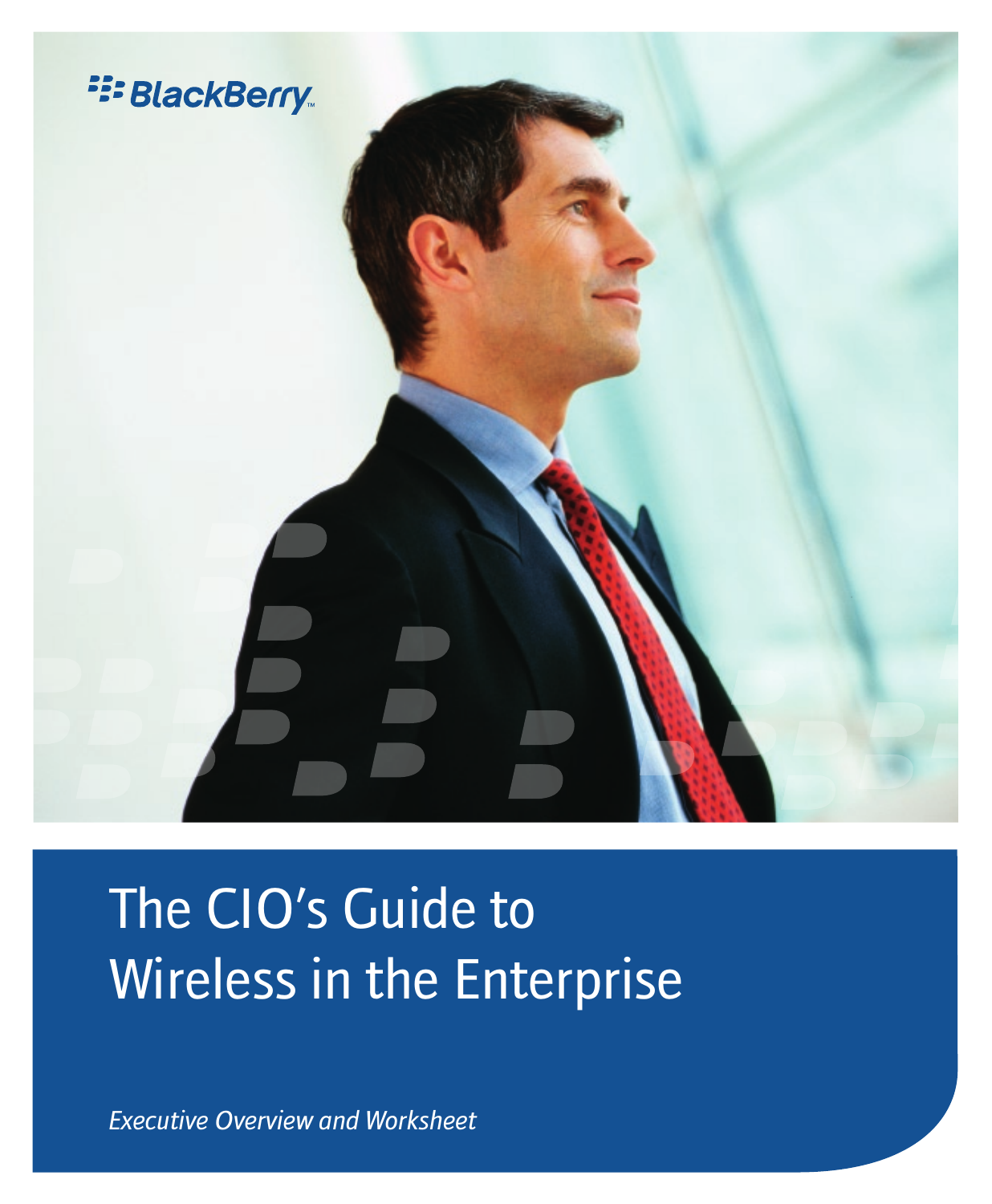This guide provides a basic overview of mobile computing for those who are interested in evaluating a wireless enterprise solution.

## Part 1:

# Making Sense of the Wireless World

| <b>Wireless Technology Basics</b>     |      |
|---------------------------------------|------|
| Specific Wireless Technologies        |      |
| Personal Area Networks (PANs)         |      |
| Wireless Local Area Networks (WLANs)  |      |
| Wireless Wide Area Networks (WWANs)   |      |
| Through the Generations with the "Gs" |      |
| Sorting out the Options               |      |
| Lessons Learned                       | ว-10 |
| <b>Wireless Security</b>              |      |
| The BlackBerry Enterprise Solution    | 1-12 |
| Summary                               |      |
| For More Information                  |      |
|                                       |      |

# Part 2:

## Wireless 101: Take the Test

|                | <br> |
|----------------|------|
| $S$ Wer<br>AU: |      |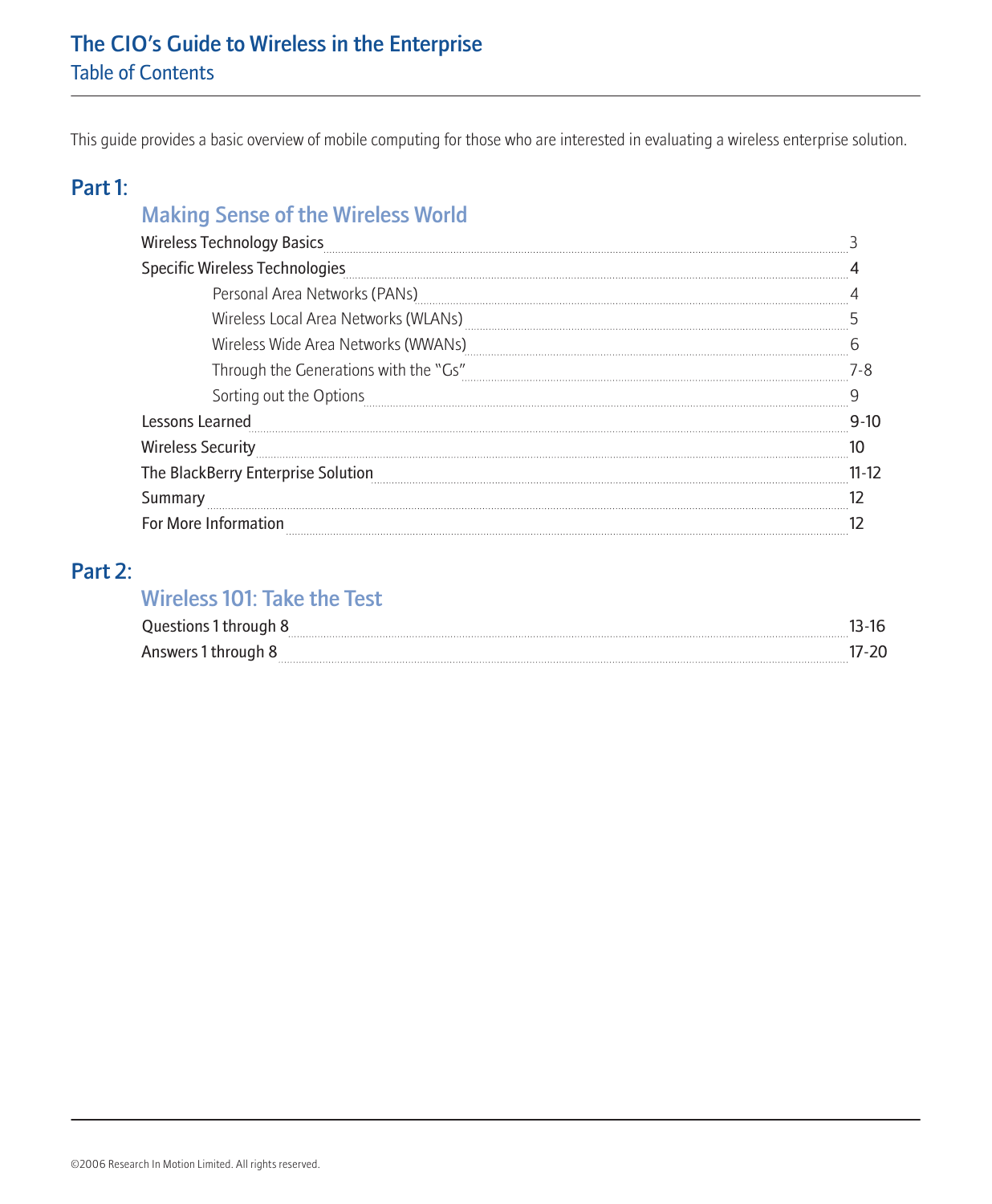# Wireless Technology Basics

The first concept that we'll cover is the difference between circuits and packets. This will help you understand why there are so many different technologies out there in the industry. When you make a normal phone call, it is a circuit switch connection. What happens is that a circuit is opened between your phone on one end through all the various telephone switches, all the way to the switch on the other end and the other person's phone. This circuit connection is established from end to end and is maintained for the entire duration of the call. If at any point a part of the connection—any one of those hops where this circuit is connected—drops, the call is ended and one party has to call the other one back. Each circuit that is dedicated cannot be used for anything else until the circuit is released and a new connection is set up, even if no actual communication is taking place that channel still remains unavailable to other users. For voice conversations where a very short response time is important, a circuit-switch connection works well.

Packet switching is another technology used in wireless and telecommunications. Packet switching is similar in concept in that there are a number of hops between any two points, but instead of it being a switch, a router is used, typically on the Internet. A packetswitch connection (the communication between the two end points) will be broken down into a series of messages called packets. Packet switching does not require a circuit to be established and allows packets to communicate almost simultaneously over the same "wire" channel. Packet switching is used to optimize the bandwidth available in a network, to minimize the transmission latency.

The significance of this is that each packet could take an entirely different path to get from A to B. That means if any one point was to become harmed in the path between point A and B, as long as there are other redundant paths available, the connection will still be maintained. A packet switch connection is much more efficient than a circuit-switch connection because it is not open the entire time. If there's no message to send, the connection is not being utilized. It also offers the capability to do things like load balancing to maximize the speed of the communication.

**E: BlackBerry**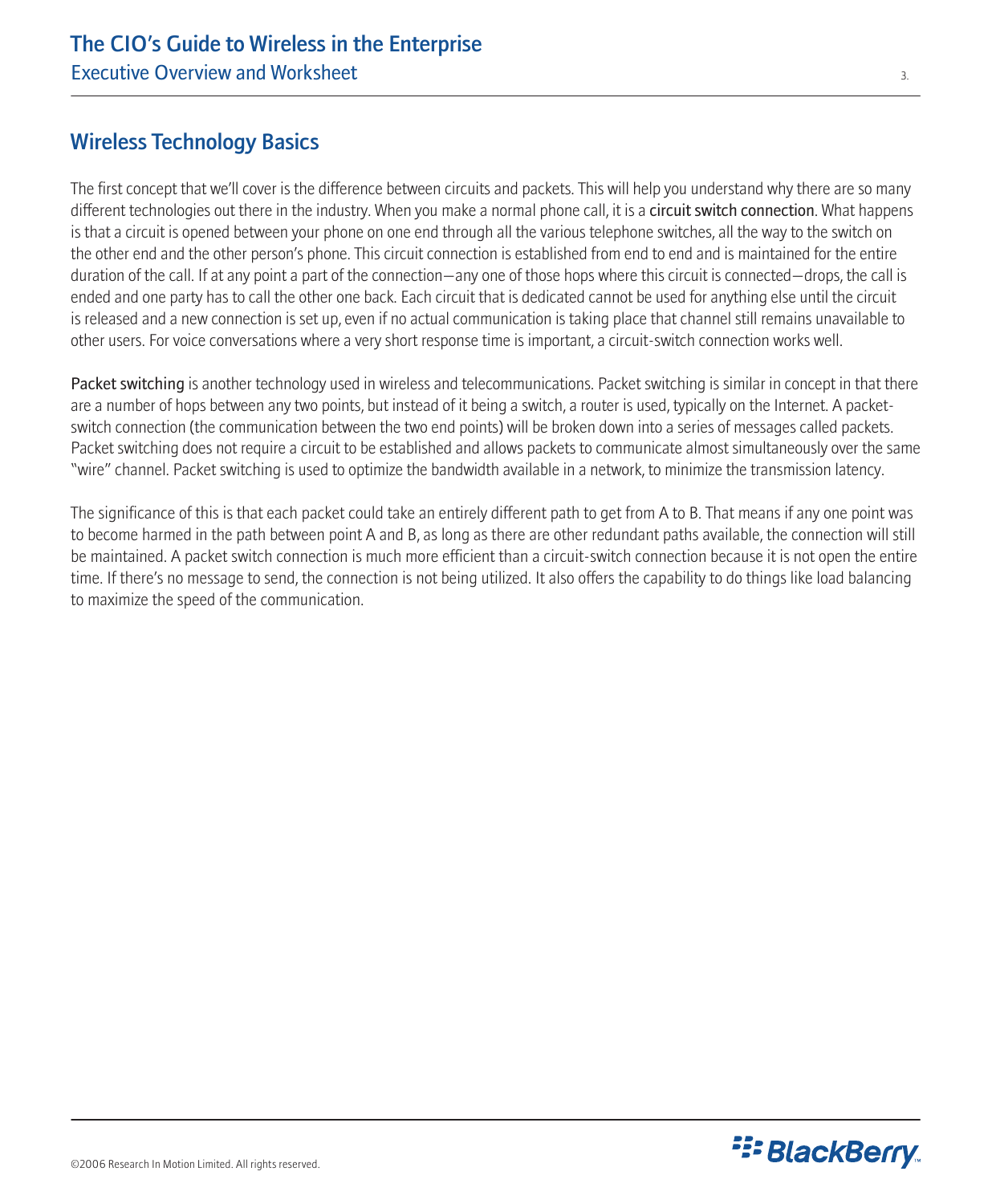# Specific Wireless Technologies

Following is an overview of specific wireless technologies. Figure 1 covers most common industry buzzwords and puts them into the appropriate categories.





# Personal Area Networks

The first term is a PAN or a Personal Area Network. A Personal Area Network is a wireless point-to-point connection meaning no physical cables are required to connect the two end points. One of the more common PAN technologies is named IrDA, for the Infrared Data Association. Strictly speaking, it is wireless technology, but it differs from the others mentioned in Figure 1 in that light waves are used as opposed to radio waves. Line of sight therefore is very important—you can't have anything in the way. The IrDA data rate has been increased to 4 Mbps and generally distances of one meter or less are required, for example, the distance required for transferring data between laptops.

The other PAN technology that's generated a high degree of excitement in the industry is Bluetooth®. Bluetooth uses radio waves to allow two devices to share data and communicate. Speeds for Bluetooth are up to 2.1 Mbps with the latest version of the specification with a maximum range 30 to 60 feet. Electromagnetic interference (from metal, wires or electricity) will affect the range.

802.15.3a, also referred to as UltraWideband is a standards effort underway from the IEEE. It has a range similar to Bluetooth, but would offer a faster bandwidth speed, with theoretical speeds of up to 1 Gbps.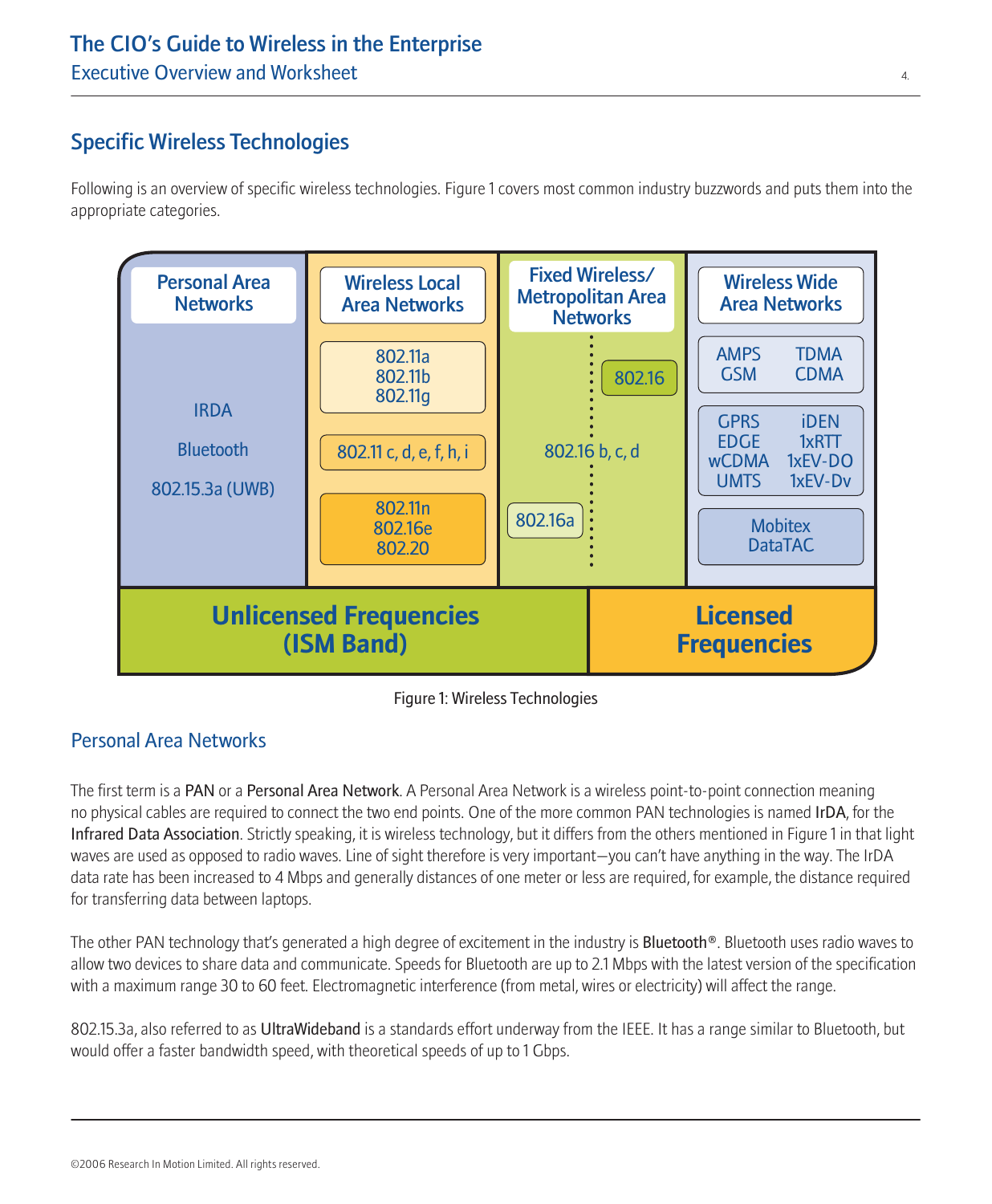## Wireless Local Area Networks

The second technology group in Figure 1 is WLAN, or Wireless Local Area Network. There's a lot of excitement and growth here, specifically for those in the computer industry, because these technologies are increasingly becoming married to the latest generation of hardware.

There are two main differences between a Personal Area Network and a Wireless Local Area Network. The first is the distance over which it operates and the second and even larger difference is bandwidth, or how much data you can move per unit of time. Here's an example of why Wireless Local Area Networks are so useful. If you go to a meeting room, you might want to take along your laptop and have it stay connected as if you're on the network so during that meeting you can take notes or check email. It's a wireless way to stay connected as a fully functioning node on your Local Area Network.

HomeRF is a Radio Frequency transmission of packet data between HomeRF enabled devices and wireless access points. It has speeds up to 1.6 Mpbs with distances of 160 feet. HomeRF did not gain much market share and in January 2003 the working group was disbanded to be replaced by other standards (mainly WiFi).

WiFi is also a radio frequency transmission of packet data. There are currently three flavors of WiFi; b, a, and q. 802.11b is the first standard that took off and has gained steam. By contrast, Bluetooth operates at distances of 30 to 60 feet and a maximum bandwidth of 720Kbps. WiFi, on the other hand, has a maximum theoretical distance of 300 feet, but typically works best around 100 feet, at speeds up to 11Mbps. So that's quite a difference in terms of speed. As soon as the first iteration of 802.11 came out, the market demanded greater bandwidth. This is where 802.11a was born. 802.11a works at different frequencies than b does. It uses the 5GHz frequency band as opposed to the 2.4GHz frequency band. Both of these are unlicensed, which means that you don't need a carrier involved in order to exchange signals. The distances are smaller for 802.11a—typically around 50 to 75 feet. The dramatic difference here is speed—802.11a operates at 54Mbps as opposed to 11 Mbps.

The latest development in this field is 802.11g. Since 802.11a is completely new and different, 802.11b equipment will not interoperate with it unless it's been specifically designed to do so. By contrast, 802.11g is also a radio frequency-based system, but it is meant to offer an upgrade path to companies that may already have a fairly large investment in 802.11b.

Other standards that you sometimes hear about are 802.11 d, e, f, h and i. They define different components of the wireless networking puzzle, such as MAC (Media Access Control Layer), QOS (Quality of Service), etc.

Future developments in wireless include:

- 802.11n, which will dramatically increase transmission speeds (over 10 times those of 802.11a and 802.11g) and will offer better distances.
- 802.16e or WiMAX is Worldwide Interoperability for Microwave Access which is extending fixed wireless aspects of 802.16 to mobile devices.
- 802.20 or Mobile Wireless Broadband Access, which is a current IEEE standards effort for all IP-based high speed wireless transmissions.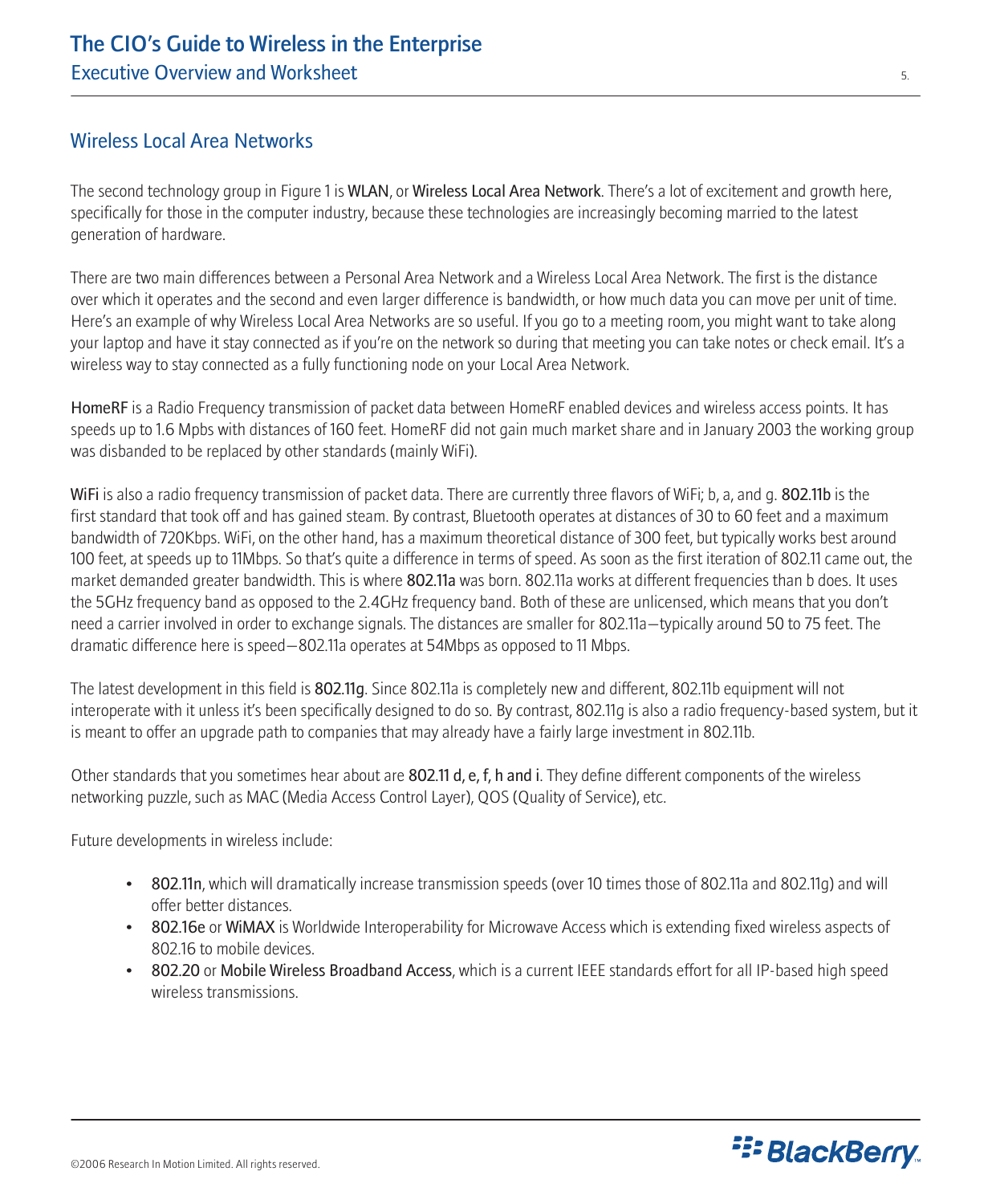## Wireless Wide Area Networks

The final wireless technology is the Wireless Wide Area Network. Not many people are familiar with this term. But if you've used a cell phone, you've used a Wireless Wide Area Network. Here, distances are measured in kilometers and miles as opposed to feet or meters. Figure 2 shows the technologies you're most likely to hear about under the heading of Wireless Wide Area Network.

| 1G          | 2G                                                                                          | 2.5G                                                | 3 <sub>G</sub>                                     |
|-------------|---------------------------------------------------------------------------------------------|-----------------------------------------------------|----------------------------------------------------|
| <b>AMPS</b> | <b>GSM</b><br><b>TDMA</b><br><b>CDMA</b><br><b>CDPD</b><br><b>Moditex</b><br><b>DataTac</b> | <b>iDEN</b><br><b>GPRS</b><br><b>CDMA20001x RTT</b> | <b>EDGE</b><br>1XEV<br><b>UMTS</b><br><b>wCDMA</b> |

#### Figure 2: Wireless Wide Area Technologies

The first, AMPS, stands for the Analog Mobile Phone system. First-generation cell phones were AMPS. This is a circuit switch technology used for making voice calls, and it was analog-based. Moving down the list, we have CDPD, which stands for Cellular Digital Packet Data. This was the first attempt to leverage all those cell towers that were out there and deploy a good data solution, which is what CDPD was intended to do.

Today, the circuit-switching digital cellular technologies that are primarily in use in the world today include GSM™ and TDMA, which is becoming less common as most TDMA carriers are moving to GSM. The other major standard is Co- Division Multiple Access, or CDMA. GSM is currently the most widely adopted cell phone standard in the world. Over 70% of the world is using GSM. Throughout North America and in pockets of Asia, CDMA (which is again a circuit switch but digital cellular technology) is fairly widely used as well.

All of these Wireless Wide Area Network technologies are ideally suited to voice. They are not ideally suited for data connections because they keep that channel open too long which results in possible low-bandwidth situations. Each of these different technologies is constantly evolving. GPRS is a packet-switched data overlay that runs on top of a GSM network. It allows the network carrier to provide a world-class data service from the same basic infrastructure. GPRS does not require a completely new and different network, as was the case with the evolution from AMPS to GSM or CPDP to TDMA. Another option is CDMA 2000 1X or 1XRTT. This is a digital, packet-switched data overlay for the existing CDMA voice network. Now, there are a couple differences here because of how these two networks use bandwidth. GPRS has a theoretical maximum downlink speed of 115Kbps and CDMA 2000 has a theoretical maximum of 150Kbps. The third technology in this group is called iDEN™. This is a proprietary technology invented by Motorola. It came from a packet radio world, but a few major North American carriers have deployed the technology. iDEN provides the capability to transfer data. Figure 3 shows which WWAN technologies are voice versus data and the migration path of these technologies.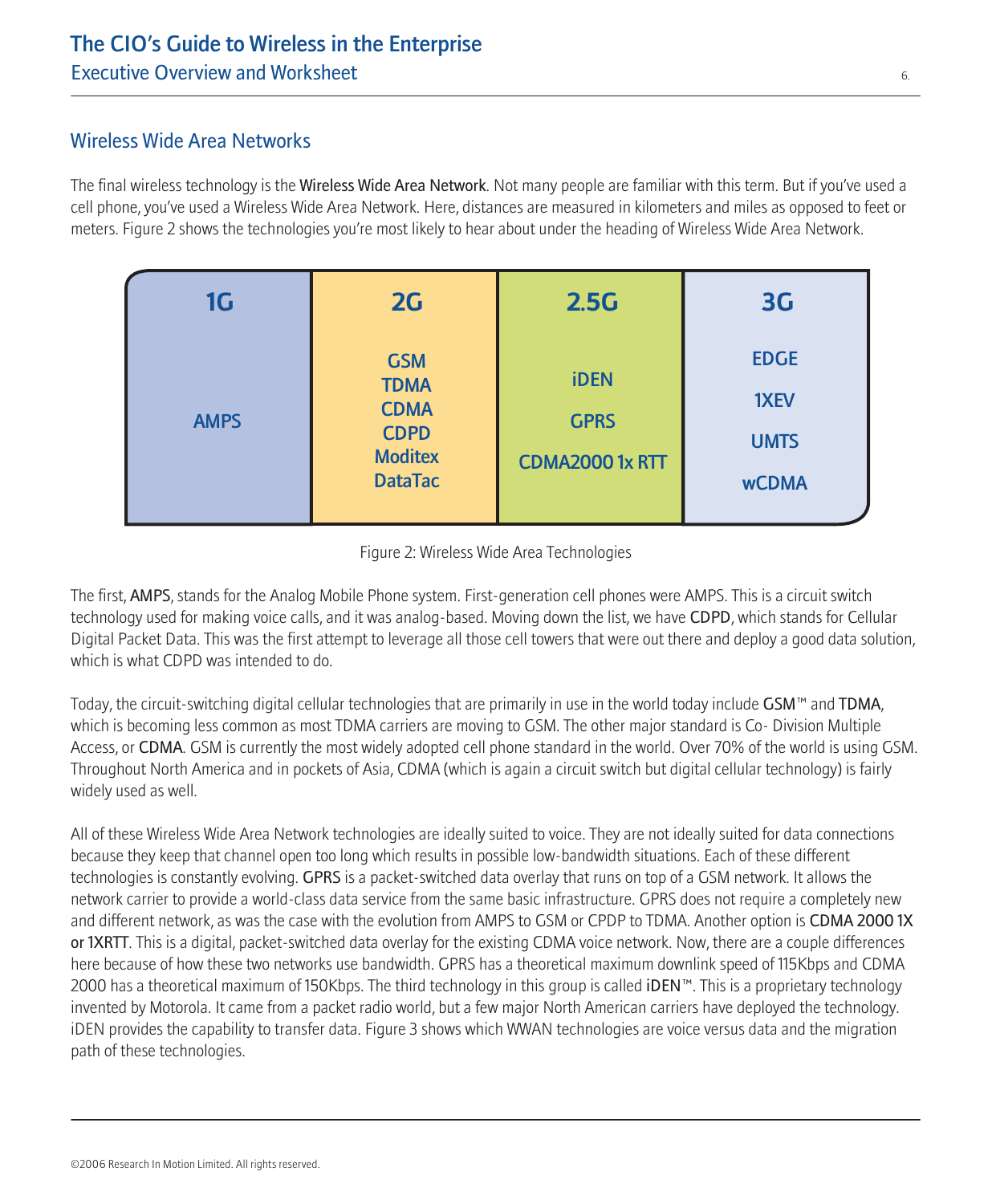

Figure 3: Migration of Wireless Technologies through the G's

## Through the generations with the 'Gs'

If you've heard people refer to "the Gs", they stand for "generations." The definition for 1G is a mobile connection (such as any analog cell phone system). Second generation, or 2G, systems are digital, which allowed for a significant improvement in voice quality. Most cell phones and PDAs today use 2.5G, and the three technologies we just described, iDEN, GPRS, and CDMA 2000 are in use here. What defines 2.5G is the implementation of a packet switched domain (data) in addition to the circuit switched domain (voice). For example on the BlackBerry 7290 you see that the signal is GSM/GPRS. This means that the device is using the GSM for the phone and the GPRS for the data connection. Older BlackBerry devices, such as the BlackBerry 950 were 2G designed for data use only using the Mobitex network. Similarly many 2G cell phones were designed for voice only. The future will hold 3G technologies such as EDGE, 1XEV, UMTS, and wCDMA.

With 2.5G, the new packet switching over the existing 2G networks enabled the carriers to get faster speeds out of existing infrastructure and base station technologies. EDGE (Enhanced Data GSM Environment) technology is an enhancement to the GSM/GPRS providing higher data rates. Although it does not require a hardware change to the GSM network, base stations still need to be modified to gain speeds of 237 Kbps (with theoretical maximums up to 474 Kbps).

1xEV technology also provides higher speeds implemented in two phases: 1xEV-DO and 1xEV-DV. Phase 1 is 1xEV-DO (Evolution-Data Only), which increases the downlink peak data rate to 2.4 Mbps. The average rate a user experiences is between 300 and 600 Kbps. 1xEV-DO Revision A supports IP packets, increases the downlink to 3.1 Mbps and boosts uplink dramatically to 1.2 Mbps. Phase 2 is 1xEV-DV (Evolution-Data Voice), which integrates voice and data on the same carrier with rates up to 4.8 Mbps.

**E: BlackBerry**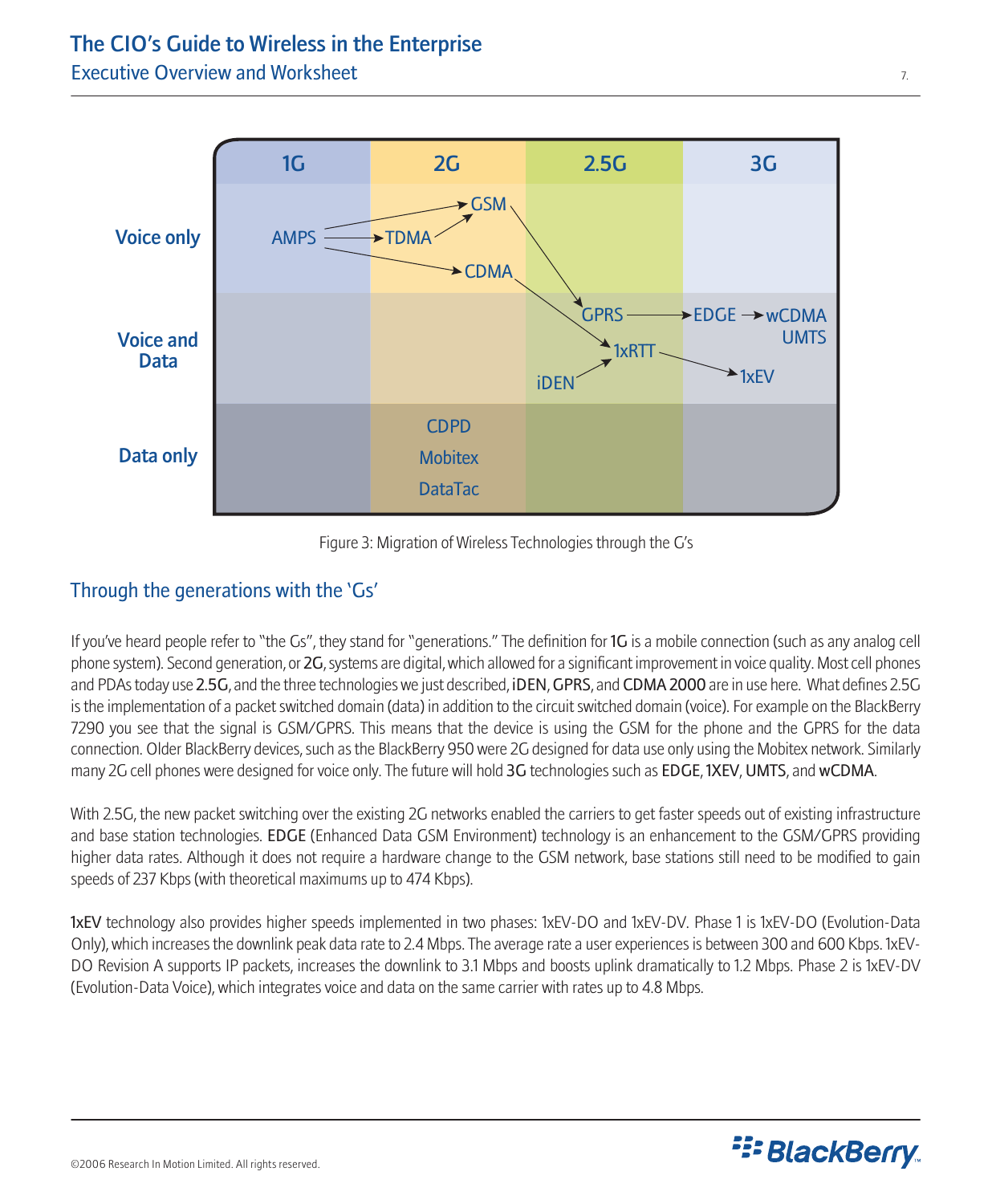The evolution to true 3G will require the carriers to change their base station infrastructure. This technology will give dramatically higher bandwidth compared to the current generation. If we recall from both CDMA and from GPRS, we can expect somewhere between 115 and 150 theoretical maximum kilobits per second, whereas the range for 3G is 384Kbps to a theoretical maximum of 2Mbps. Some GSM operators have opted to upgrade to EDGE, while others view UMTS (Universal Mobile Telecommunication System), a broadband digital packet-switched network that will deliver information at speeds of up to 2Mbps, as the ultimate upgrade path. However, due to the higher costs associated (of replacing base stations) UMTS has been slower to see adoption.

With true 3G, even a voice call has the possibility of being a packet. So when you're speaking on the phone, you could be using a technology like Voice over IP (VoIP) or one of its equivalents. If your voice is traveling around the world as a packet, long-distance phone calls would likely be a thing of the past. The concept of 3G is that you can call anybody anywhere in the world, and it's just the same as a local call. In theory you will only pay based on the number of packets you use. 3G is likely to have a very promising future. Most of the carriers today have transitioned from either GSM or CDMA into GPRS, EDGE, 1XRTT, 1XEV or iDEN. It is important to ensure any product claiming to be 3G fits that criterion. Figure 4 shows the relative speeds of the Gs and the types of mobile applications that they will enable.

|                |                               | <b>Wireless Network Data Rates (kbps)</b> |      |    |     |       |  |  |  |
|----------------|-------------------------------|-------------------------------------------|------|----|-----|-------|--|--|--|
|                | <b>Mobile Application</b>     | 9.6                                       | 14.4 | 64 | 144 | 2,000 |  |  |  |
|                | <b>Transaction Processing</b> |                                           |      |    |     |       |  |  |  |
| 2G             | Messaging/Paging              |                                           |      |    |     |       |  |  |  |
|                | <b>Location Services</b>      |                                           |      |    |     |       |  |  |  |
|                | <b>Document Viewing</b>       |                                           |      |    |     |       |  |  |  |
| 2.5G           | <b>Database Access</b>        |                                           |      |    |     |       |  |  |  |
|                | Internet/Intranet Access      |                                           |      |    |     |       |  |  |  |
| 3 <sub>G</sub> | <b>Video</b>                  |                                           |      |    |     |       |  |  |  |
|                | 2G                            |                                           |      |    |     |       |  |  |  |
|                | 2.5G                          |                                           |      |    |     |       |  |  |  |

Figure 4: Wireless Network Speeds and Network Generations

**3G**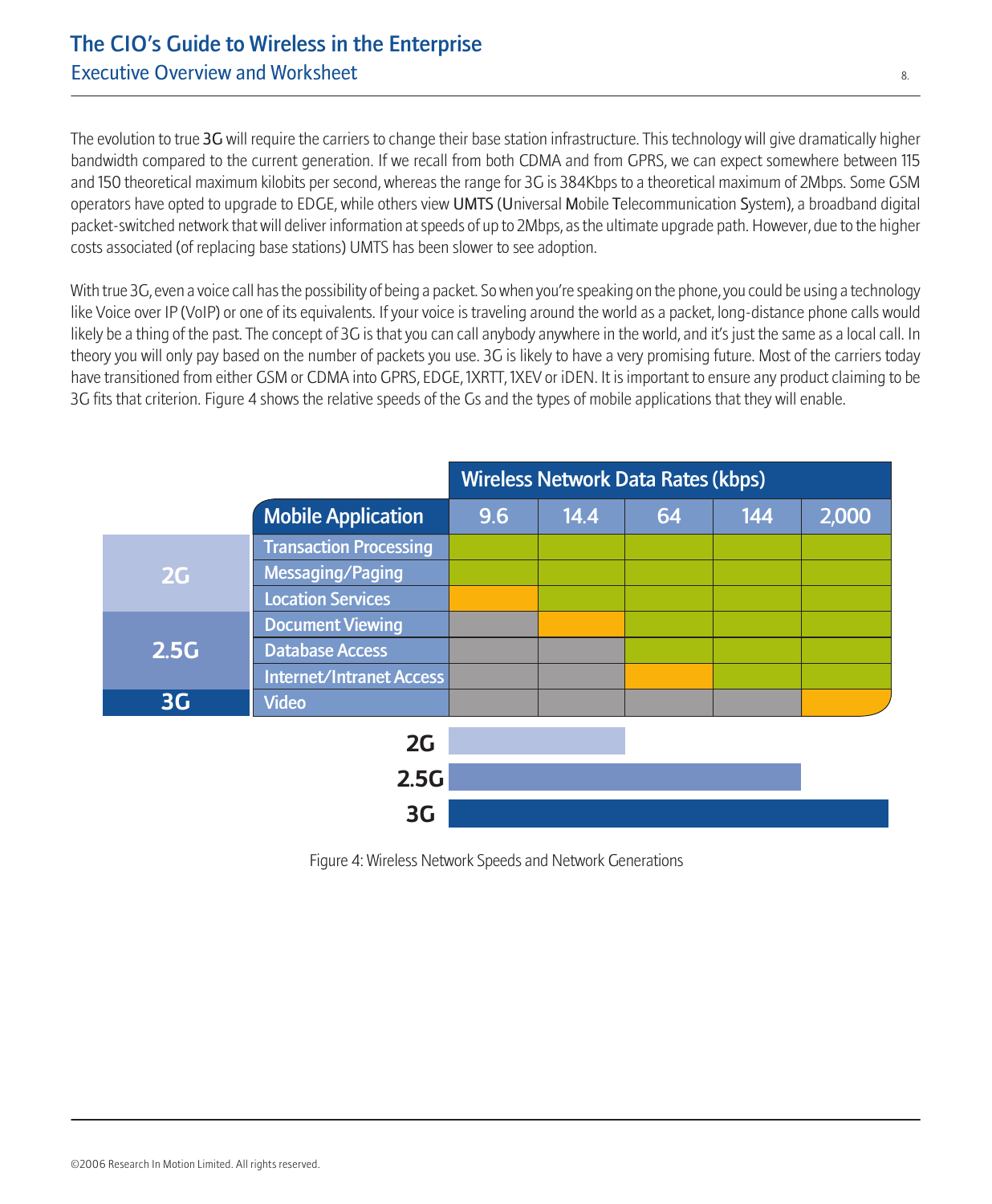## Sorting out the options

What do the different types of wireless technology mean for you? First, 2.5G technologies are real and practical today, whereas you've got to be careful with 3G. 3G requires a very large investment on the part of global carriers—in the hundreds of billions of dollars—because they not only have to buy new radio spectrum, they have to buy entirely new equipment in most cases. So, while we're starting to see the beginnings of 3G, it is probably going to take longer than the hype would indicate. If your users are looking for mobile access, you should be thinking seriously at this point about IXEV and EDGE technologies. These networks provide the capability to get a converged handheld that will do both voice and data. In this space you've got a choice of network technologies and nearly 10 carriers in North America from which to choose. Remember, too, to heed the AN, the Area Network. You must use the right technology to meet the appropriate user's needs. Many people assume they will be able to use 802.11 speeds and have access everywhere they go just the same as if they were using EDGE or IXEV. For a long time, that is not likely going to be the case. Simple economics and physics will govern.

Wireless is just a bunch of technology solutions if you can't drive value with it. What matters is what you do with it. You've got to think about how you can advance your own productivity—as well as your company's.

## Lessons learned

With mobile devices popping up everywhere in corporations and government organizations today, its not just executives that want to connect their device to the corporate email server. Wireless email is spreading fast as more and more people discover personal and organizational benefits that stem from being connected. However, need for connectivity isn't just about email anymore. Salespeople need access to the customer and order information held within their CRM systems. Field technicians need to be able to receive and interact with their service information. Managers are looking for constant access to critical business data from their business intelligence system. And the list goes on. So, how does IT accommodate its internal users, while still putting standards in place to ensure corporate manageability, flexibility, scalability and, most importantly, security? Also, how do you help ensure a proper return on investment? BlackBerry® enterprise customers have developed a variety of best practices culled from their wireless experiences over the past few years. Following are highlights from their experiences.

Given the increase in mobile workers and users wanting to do more than just email, scalability should be a concern. Verify that the architecture and infrastructure can scale and that the vendor has an enterprise-wide focus. Consider the ramifications of going from a 30 device pilot to more than 300 or even 3000. You'll also want an architecture that enables secure, efficient access to your existing business applications. For example, a widely-used trouble ticket or sales management tool should be accessible from the wireless device, either by writing the integration or purchasing available software.

To accommodate users, you may need to support devices from different manufacturers (for example, BlackBerry, Nokia, or Palm) running on different network technology (for example, CDMA, GPRS, iDEN, 802.11b, etc.). For this reason, it's important to have a middleware solution that will support a variety of devices, operating systems, and network technologies. Even if an organization decides on one device as its standard, there will often be exceptions for a variety of reasons. Many companies will require multiple carrier partnerships in countries around the world. Having a solution that is supported by leading carriers will ensure that users have the coverage they require throughout the United States and the rest of the world.

Keep in mind that users will be users. So, if they have devices, they're going to lose them, they're going to forget passwords and more. Having a solution that gives IT a high-level of manageability will make life easier for both the IT department and the users. For instance, when users call in because they have forgotten their password, make sure the wireless system has the settings to allow IT to change passwords over the air.

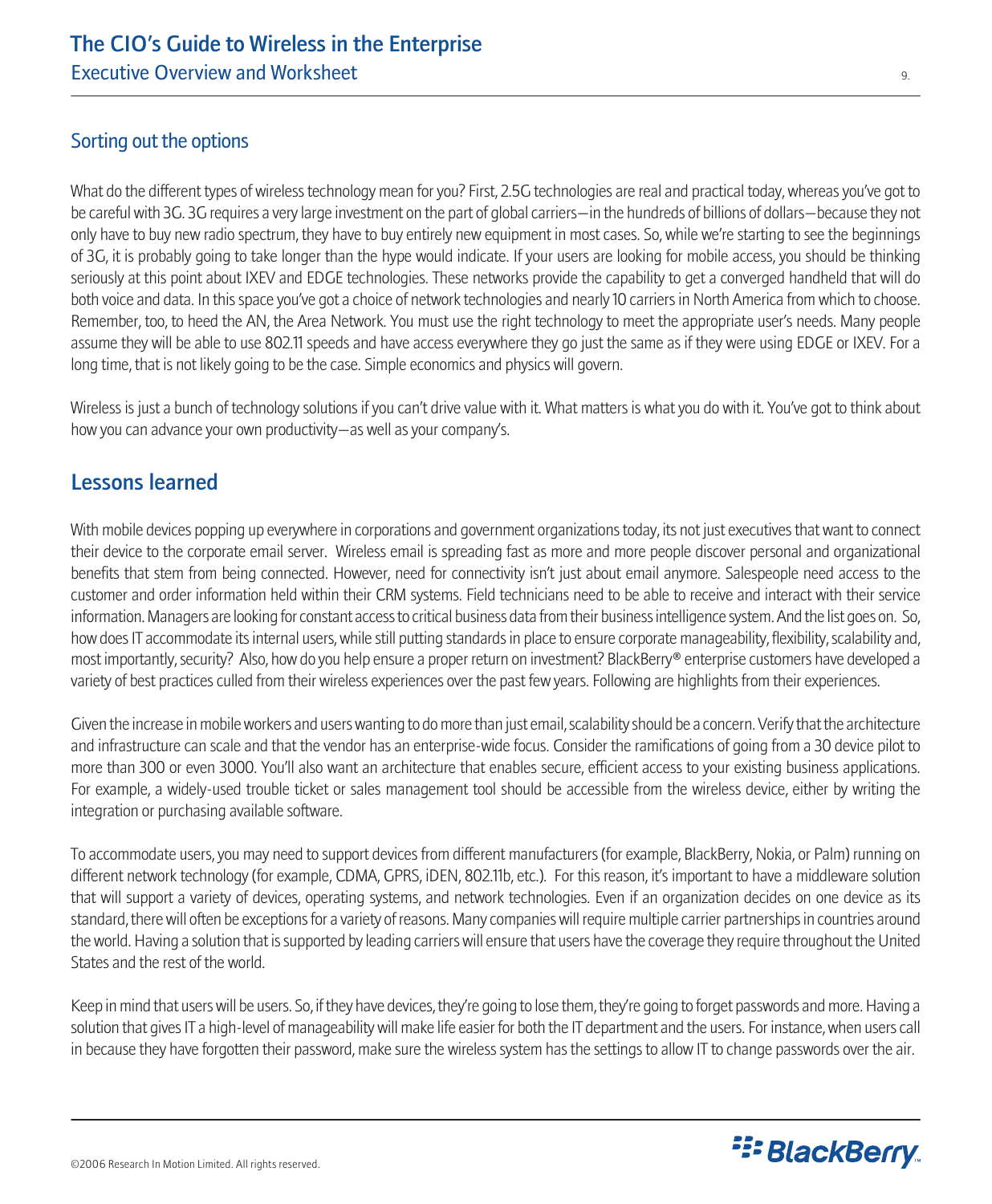A high level of manageability also means giving IT control over which functions users have. For example, IT settings should be able to prevent unauthorized users from downloading an executive dashboard application or accessing restricted enterprise systems. These IT settings could also restrict phone or internet use for certain groups of users, or be used to mandate passwords.

When considering a wireless solution, there are standard upfront costs such as devices, server software, and service plans. However, from a complete TCO perspective, you will also want to consider:

- efficiency of connectivity and data transfer (and its impact on wireless fees)
- ongoing user training and education
- infrastructure and scaling costs as more mobile users are added
- technical support
- administration

When looking at savings, consider both the hard savings (for example, fewer laptops or reduced long distance and remote dial-in charges) and the softer savings (for example, increased customer and employee satisfaction, productivity gains and improved workflow).

# Wireless security

Wireless security is critically important. If the VP of Sales' device slipped out of his briefcase while in a taxi cab, all of your sales opportunities and statistics could be exposed.

With wireless security, a single point of control is needed so IT can manage how users interact with your systems. This point of control must sit behind the corporate firewall. Make sure you have the ability to mandate passwords for users, the ability to wipe data from the device remotely, as well as the ability to lock the device remotely. Being able to establish settings through policies or parameters and providing robust control across all devices is extremely important to corporate security.

End-to-end security is a top priority for most companies and government organizations. IT departments also need to be concerned about exposure to viruses, denial of service attacks and malware. Organizations need to ensure that their wireless platform meets appropriate standards to protect their corporate systems and data.

All transmissions from the wireless device to servers behind the corporate firewall should be secure from end to end. Think about confidentiality, integrity and authenticity. Confidentiality is typically achieved using advanced encryption. Integrity ensures a message has not been tampered within transit. Authenticity allows the recipient to identify the sender and trust that the sender actually sent the message.

For additional application security, features such as code-signing can ensure that every application loaded onto a device is tied to an author, which locks out potentially malicious or unauthorized applications. System administrators, once again, should be able to maintain control by setting an IT policy that blocks third-party applications from being loaded on the handheld.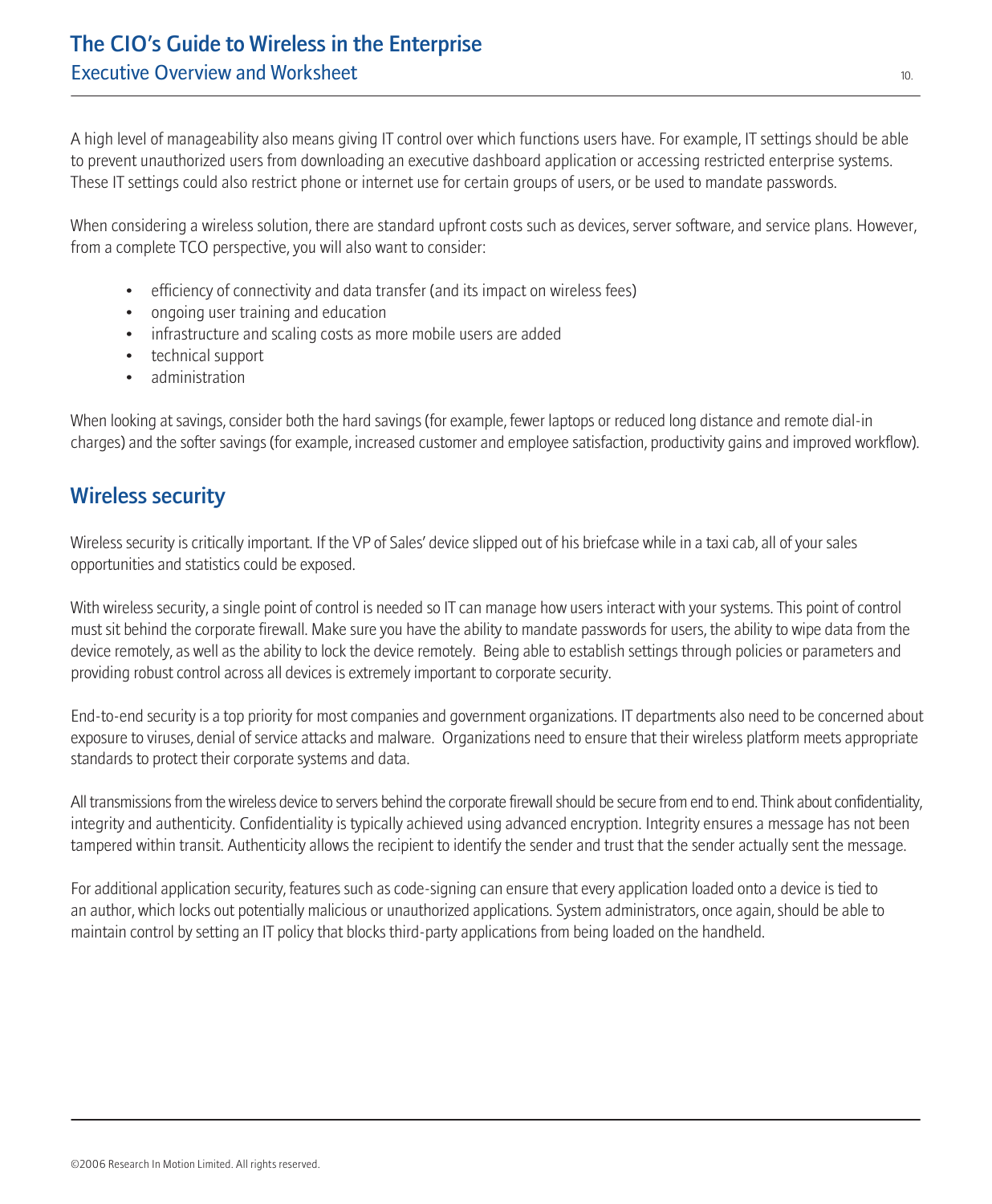# The BlackBerry Enterprise Solution

The BlackBerry Enterprise Solution™ is a flexible, IT friendly solution that provides organizations with a secure, open platform for wireless access to enterprise email and business critical applications.



Key elements of the BlackBerry Enterprise Solution architecture are:

- 1. BlackBerry Enterprise Server™ is robust software that acts as the administrative control point behind the corporate firewall that allows you to control what your users can do and what they may access. It communications with the wireless world through your firewall using an authenticated outbound-initiated connection on something called port 3101, which is a communications port. The server integrates with standard systems to provide users with wireless access to email, enterprise instant messaging and personal information management tools, including:
	- IBM® Lotus® Domino® and IBM Lotus Sametime™
	- Microsoft® Exchange and Microsoft Live Communication Server™
	- Novell® GroupWise® and Novell GroupWise Messenger™
- 2. BlackBerry Mobile Data System™ (BlackBerry MDS™) is an optimized framework for developing, deploying and managing applications for the BlackBerry Enterprise Solution. It includes development environments, administrative services and BlackBerry device software. Accessing corporate data uses the same proven BlackBerry push delivery model and advanced security features used for BlackBerry email.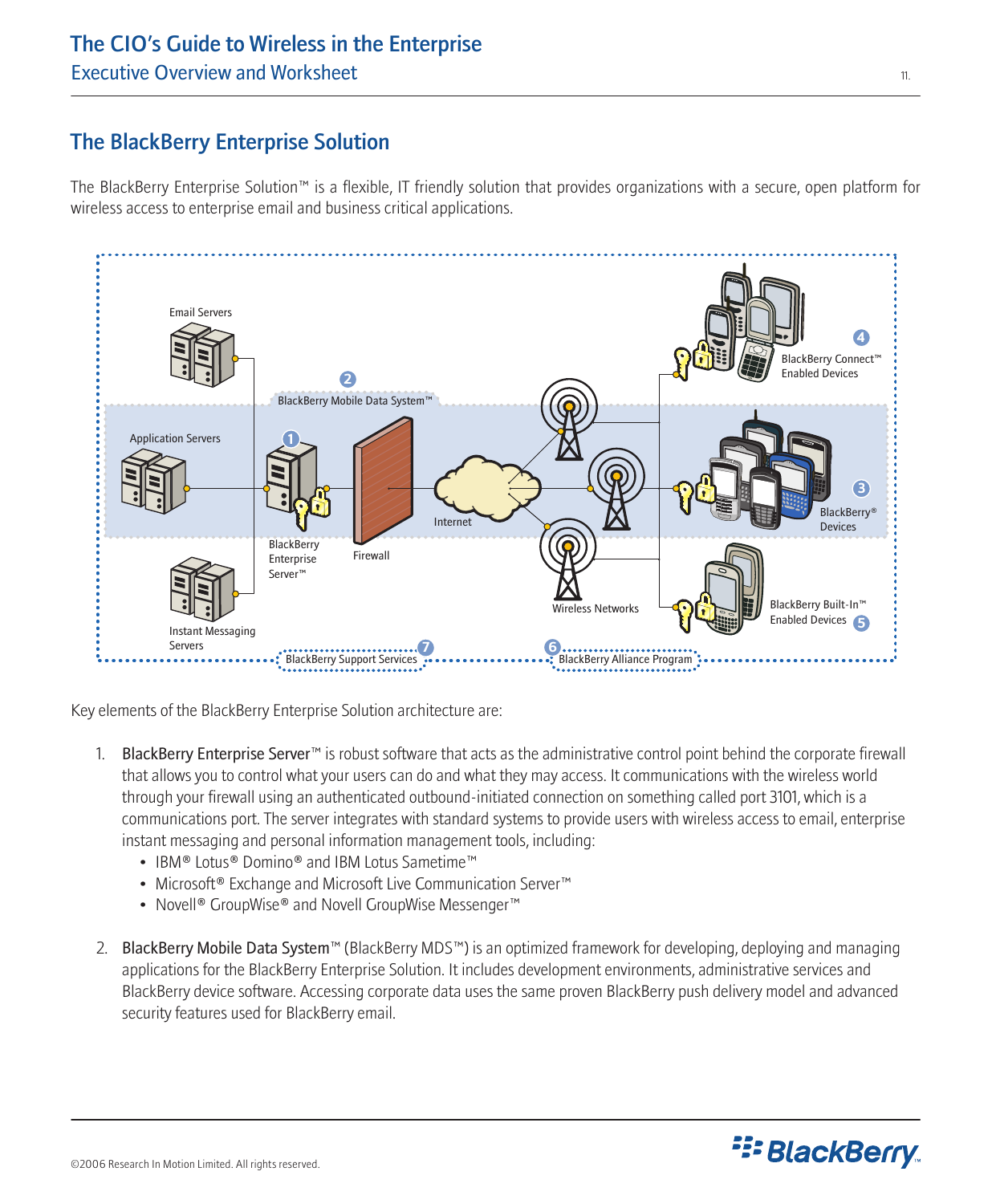- 3. BlackBerry devices are integrated wireless voice and data devices that are optimized to work with the BlackBerry Enterprise Solution. The various BlackBerry devices are designed to work globally, including Australia, Asia-Pacific, Europe, North America and South America on a variety of different network technologies including CDMA, 1XEV, iDEN, GSM, GPRS, and EDGE. When connected with the BlackBerry Enterprise Server, they provide secure push-based access to email and data from enterprise applications and systems in addition to web, MMS, SMS and organizer applications.
- 4. BlackBerry Connect™ devices from leading manufacturers integrate BlackBerry email and select PIM applications on other operating systems and hardware. These integrated BlackBerry applications feature the BlackBerry push delivery technology and connect to BlackBerry Enterprise Server\*.
- 5. BlackBerry Built-In™ devices from leading manufacturers integrate the BlackBerry operating system providing the BlackBerry experience including email, calendar, contacts, browser, tasks and memo pad\* on other hardware. BlackBerry Built-In devices also offer proven BlackBerry push delivery technology and the ability to connect to BlackBerry Enterprise Server.
- 6. BlackBerry Alliance Program brings together a large community of independent software vendors, system integrators and solution providers that offer applications, services and solutions for the BlackBerry Enterprise Solution. It is designed to help organizations make the most of the BlackBerry Enterprise Solution when mobilizing their enterprises.
- 7. BlackBerry Support Services available include: Technical Knowledge Center, TSupport, Corporate Development Program and RIM Professional Services. These tools and programs are designed to help organizations deploy, manage and extend their wireless solution.
- \* Features and functionality of BlackBerry Connect and BlackBerry Built-In devices may vary from device to device.

## **Summary**

Wireless technology gives an organization the potential to realize a clear competitive advantage through improved communication, responsiveness and productivity. Make sure you choose a solution that was built for the enterprise – taking into account scalability, security and seamless integration into corporate systems and workflow. Having a solution with this high level of manageability will reduce TCO and enable a quicker return on your investment.

# For more information

RIM offers a number of different resources to learn more about wireless solutions in general and BlackBerry in particular. The web site [www.BlackBerry.com](http://www.BlackBerry.com) is a good first place to start. The site features a developer's forum [www.blackberry.com/developers/forum/index.jsp](http://www.blackberry.com/developers/forum/index.jsp) and is used by application developers around the world. RIM also offers BlackBerry reference documents on a variety of topics.

The Technical Knowledge Center [www.blackberry.com/support](http://www.blackberry.com/support) on the site can help you get answers to particular questions.

The network provider web sites are another good resource for information on what the carriers offer for BlackBerry and what their coverage is. It is a good idea to speak to a carrier sales representative. All carrier sales teams have access to additional RIM resources. They can come to your site and help you answer any of your questions about BlackBerry. There is also an archive of BlackBerry web seminars on the web site at [http://www.resourcecenter.blackberry.com.](http://www.resourcecenter.blackberry.com)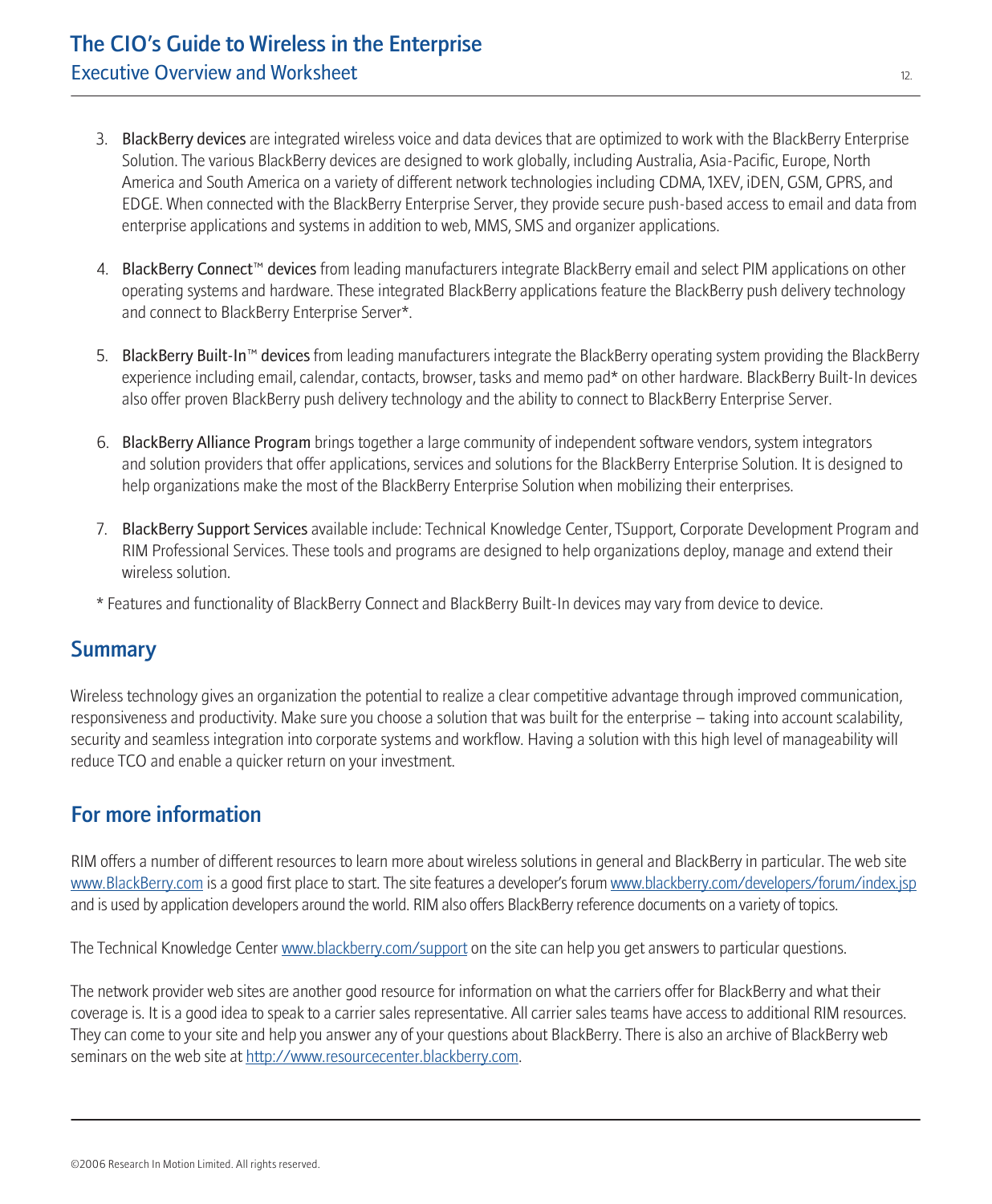## Part 2: Wireless 101 – Take the Test

Understanding the different wireless technologies is important for any company planning to invest in wireless solutions. Not all solutions run on multiple standards, and choosing a solution means choosing a technology. The BlackBerry® wireless devices provide a solution for multiple technologies, including devices with Bluetooth® capability, WiFi® (802.11b) and WWAN. In addition, BlackBerry supports all of the major network technologies in use today, including GPRS, CDMA, iDEN™, Mobitex®, Datatac and more. Use this document to test your knowledge of the wireless technologies.

### Questions:

#### Q1: What are the differences between circuit switched connections and packet switched connections?

Circle either a C for Circuit-Switched Connections, or a P for Packet Switched Connections, or both for each statement below:

| Normal phone call                                                                |  |
|----------------------------------------------------------------------------------|--|
| BlackBerry data and the Internet                                                 |  |
| Multiple hops between two points                                                 |  |
| Connection points between hops must be available the entire time of transmission |  |
| Data is transmitted in packets                                                   |  |
| Information can take different paths to get from A to B                          |  |

#### Q2: Why are there monthly service fees associated with some wireless technologies and not with others?

Circle all answers that apply.

- A) Some frequencies are licensed, while others enable anyone to transmit within certain ranges
- B) Carriers don't pay for the frequencies, but charge consumers to cover their costs of operations
- C) Carriers purchase the right to transmit, for this reason there is a cost associated
- D) Free wireless technologies can only transmit over limited distances and are paid for by manufacturers
- E) Unlicensed frequencies have no transmission costs but the transmission distances are limited

**E: BlackBerry**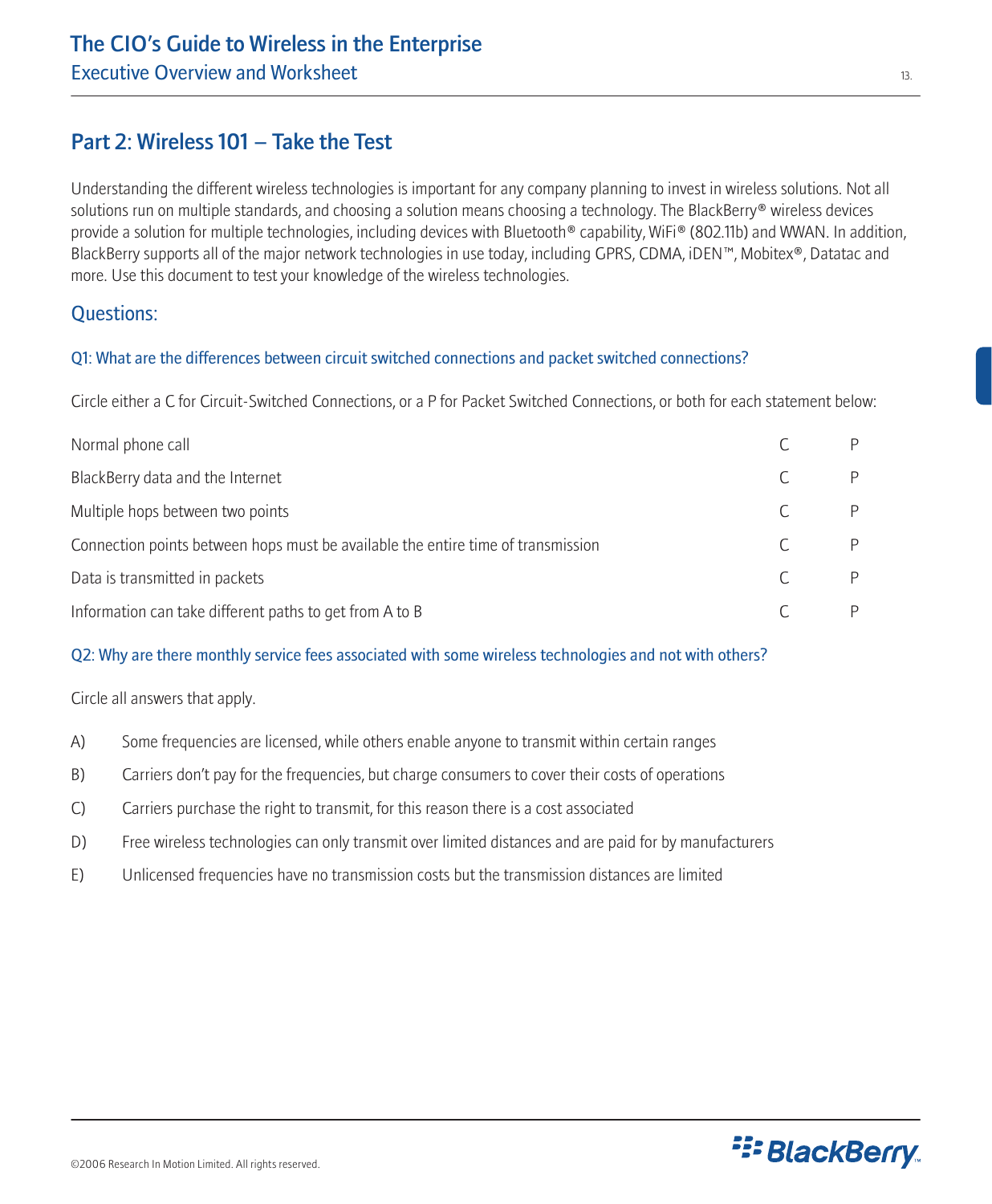#### Q3: What are the differences between Wireless Wide Area Networks (WWAN), Wireless Local Area Networks (WLAN) and Personal Area Networks?

Place the following beside their description: WWANs, WLANs and PANs.

- \_\_\_\_\_\_\_\_\_ Allow everyday devices to be connected wirelessly over very short distances; for example, digital cameras to printers, or handheld devices to wireless earpieces.Maximum range is approximately 30 to 60 feet.
- Act as cable replacements for specific locations, such as a campus, and are often referred to as WiFi or 802.11. Operate at distances up to 300 feet, but typically operate best at approximately 100 feet.
- Enable access through a wireless link that is regional, national or global. These networks are not restricted to a specific physical location, and distances are measured in miles or kilometres.

#### Q4: What are the differences between the 802.11 standards?

Place the following beside their description: 802.11b (WiFi), 802.11a, 802.11g, Other 802.11 (d, e, f, h, i, etc.).

- Radio Frequency transmission of packet data between \_\_\_\_\_\_\_\_\_\_\_ -enabled devices and wireless access points (not point to point) – operates at the 2.4 GHz unlicensed frequency band. Speeds up to 11 Mbps with distance to 300 feet. Most broadly deployed WLAN technology in use today.
- Radio Frequency transmission of packet data between \_\_\_\_\_\_\_\_\_\_\_ -enabled devices and wireless access points (not point to point) – operates at the 5 GHz frequency band. Speeds up to 54 Mbps – at smaller distances.
- \_\_\_\_\_\_\_\_\_ A Radio Frequency transmission standard for packet data being developed that is meant to evolve 802.11b capabilities into capability similar to 802.11a while maintaining compatibility.

 $\ldots$  . The contribution of the contribution of the contribution of the contribution of the contribution of the contribution of the contribution of the contribution of the contribution of the contribution of the contribut  $\ldots$  . The contribution of the contribution of the contribution of the contribution of the contribution of the contribution of the contribution of the contribution of the contribution of the contribution of the contribut  $\ldots$  . The contribution of the contribution of the contribution of the contribution of the contribution of the contribution of the contribution of the contribution of the contribution of the contribution of the contribut

Define different components of the wireless networking puzzle (i.e. MAC – Media Access Control Layer, OOS – Quality of Service, Global Harmonization, Bridge Operations Procedures, etc.).

#### Q5: What type of wireless network technology is Bluetooth?

- 1. Personal Area Network technology
- 2. Wireless Local Area Network technology
- 3. Wireless Wide Area Network technology

#### Q6: What are the differences between 2G and 2.5G?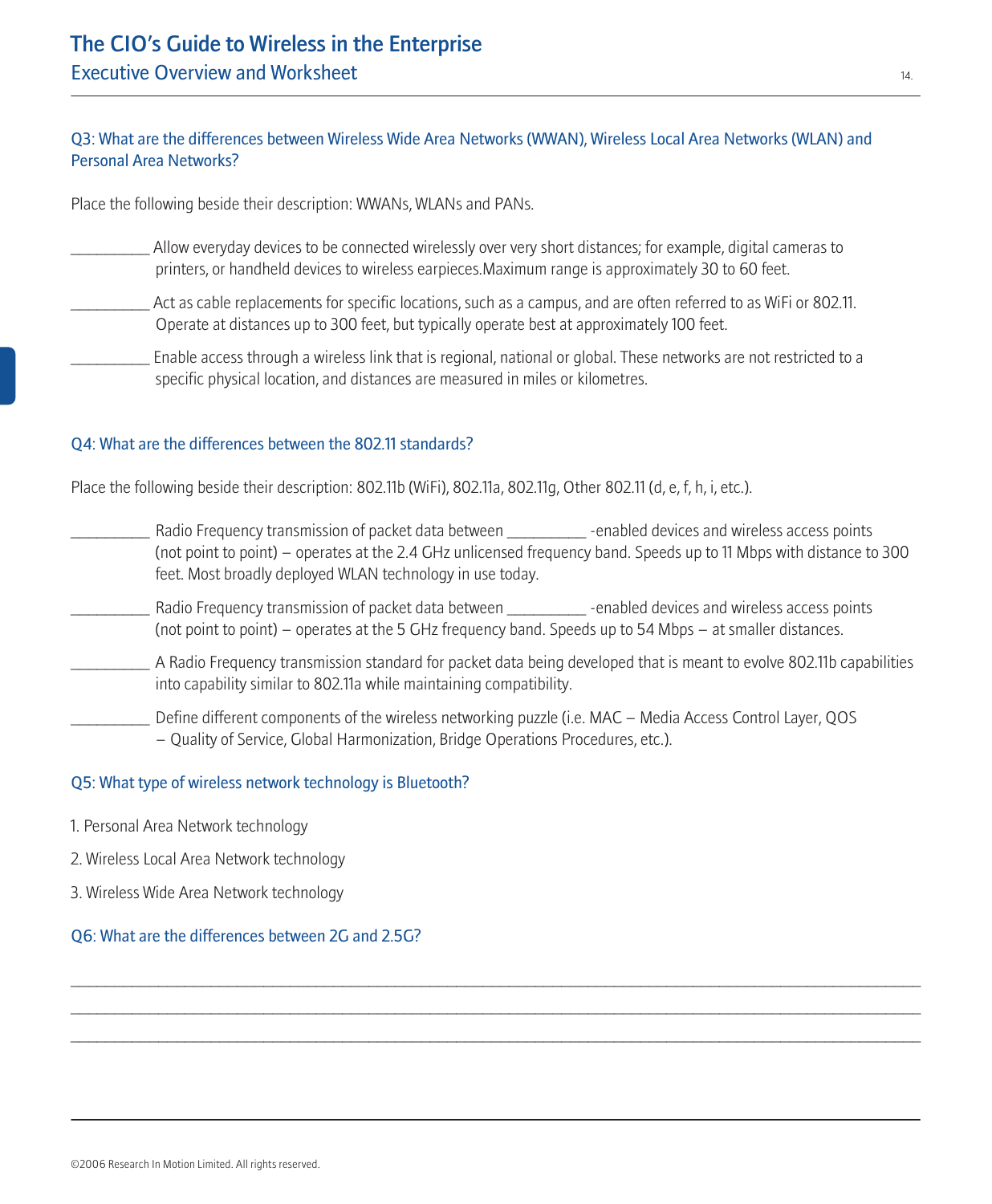#### Q7: What are the three major 2.5G wireless technologies available today?

1. \_\_\_\_\_\_\_\_\_\_\_\_\_\_\_\_\_\_\_\_\_\_\_\_ 2. \_\_\_\_\_\_\_\_\_\_\_\_\_\_\_\_\_\_\_\_\_\_\_\_

3. \_\_\_\_\_\_\_\_\_\_\_\_\_\_\_\_\_\_\_\_\_\_\_\_

Q8: What are the four major wireless technologies beyond 2.5G, including 3G?

#### Q9: What does the "G" stand for in 1G, 2G, 2.5G and 3G?

Place the following beside each statement: 1G, 2G, 2.5G and 3G.

\_\_\_\_\_\_\_\_\_\_\_\_\_\_\_\_\_\_\_\_\_\_\_\_\_\_\_\_\_\_\_\_\_\_\_\_\_\_\_\_\_\_\_\_\_\_\_\_\_\_

\_\_\_\_\_\_\_\_\_ Mobitex and DataTAC digital packet networks

\_\_\_\_\_\_\_\_\_ AMPS

\_\_\_\_\_\_\_\_\_ 1XEV, UMTS, wCDMA

\_\_\_\_\_\_\_\_\_ GSM™, TDMA, CDMA

- \_\_\_\_\_\_\_\_\_ GPRS, 1XRTT, iDEN
- \_\_\_\_\_\_\_\_\_ A significant step towards 3G
- Everything as packets voice and data
- \_\_\_\_\_\_\_\_\_ Wireless analog transmission of signals over a wide area
- \_\_\_\_\_\_\_\_\_ Mobile connection (such as any analog phone system)
- \_\_\_\_\_\_\_\_\_ The addition of data to existing voice networks (therefore circuit-switched for voice and packet-switched for data). For example, GPRS is a packet overlay for GSM, and 1XRTT is a packet overlay for CDMA
- \_\_\_\_\_\_\_\_\_ Represents an evolution of the network with theoretical maximum processing speeds between 115 Kbps and 150 Kbps
	- \_\_\_\_\_\_\_\_\_ Real benefits will include much higher bandwidth transmission speeds (ranging from 384Kbps to 2Mbps theoretical)

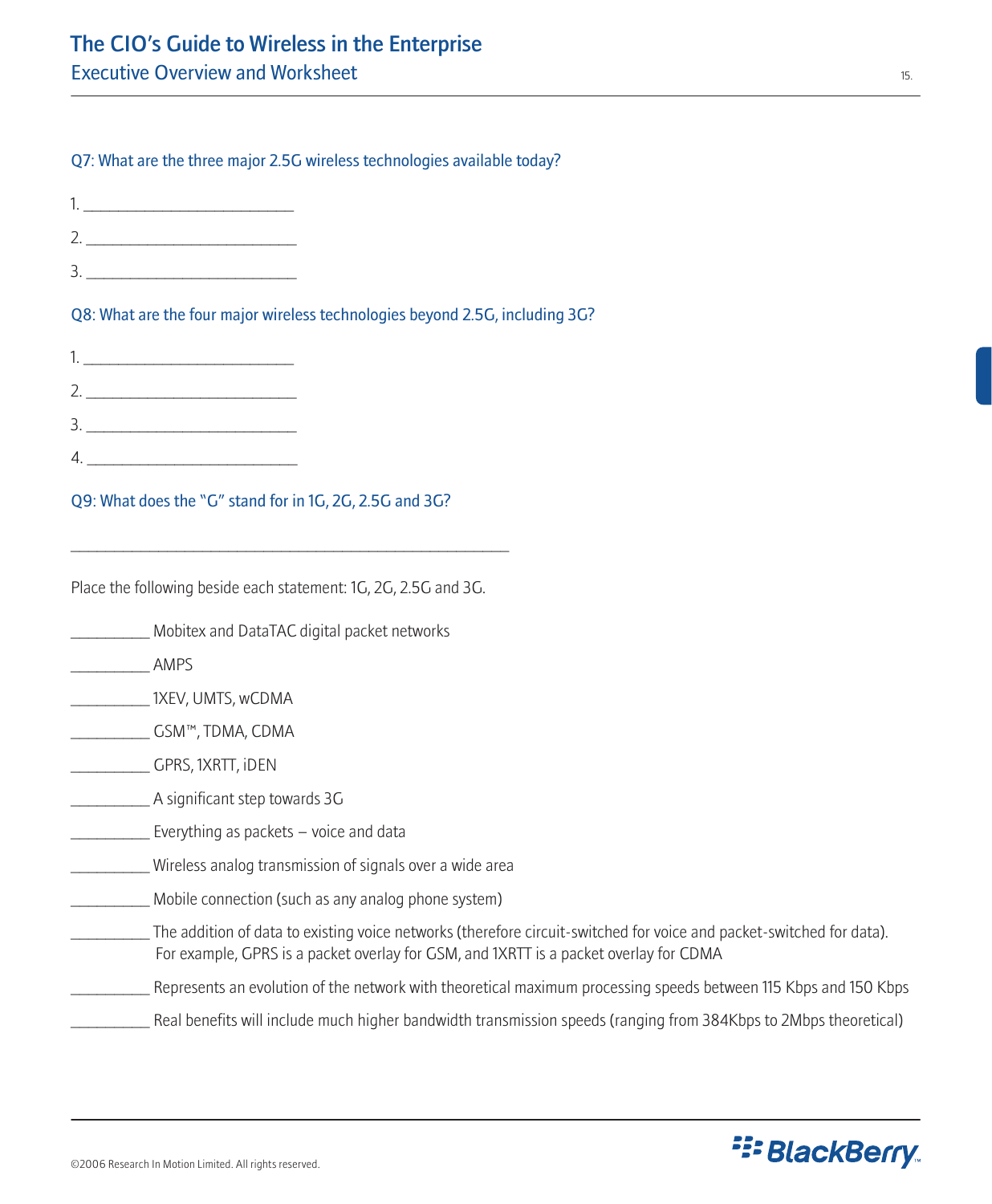#### Q10: When developing applications for any wireless device, which of the following is not true?

- A) A 2.5G wireless handheld has about the same usable bandwidth as a 14.4 KPS modem or lower.
- B) The amount of information is being sent and how efficiently the data is sent will affect the speed at which it is transported over the wireless network.
- C) The more data that is sent over the wireless network, the quicker the battery in a wireless device will drain.
- D) Developers building applications for the BlackBerry Enterprise Solution™ have to customize and test their application on each wireless network that they wish to run it on.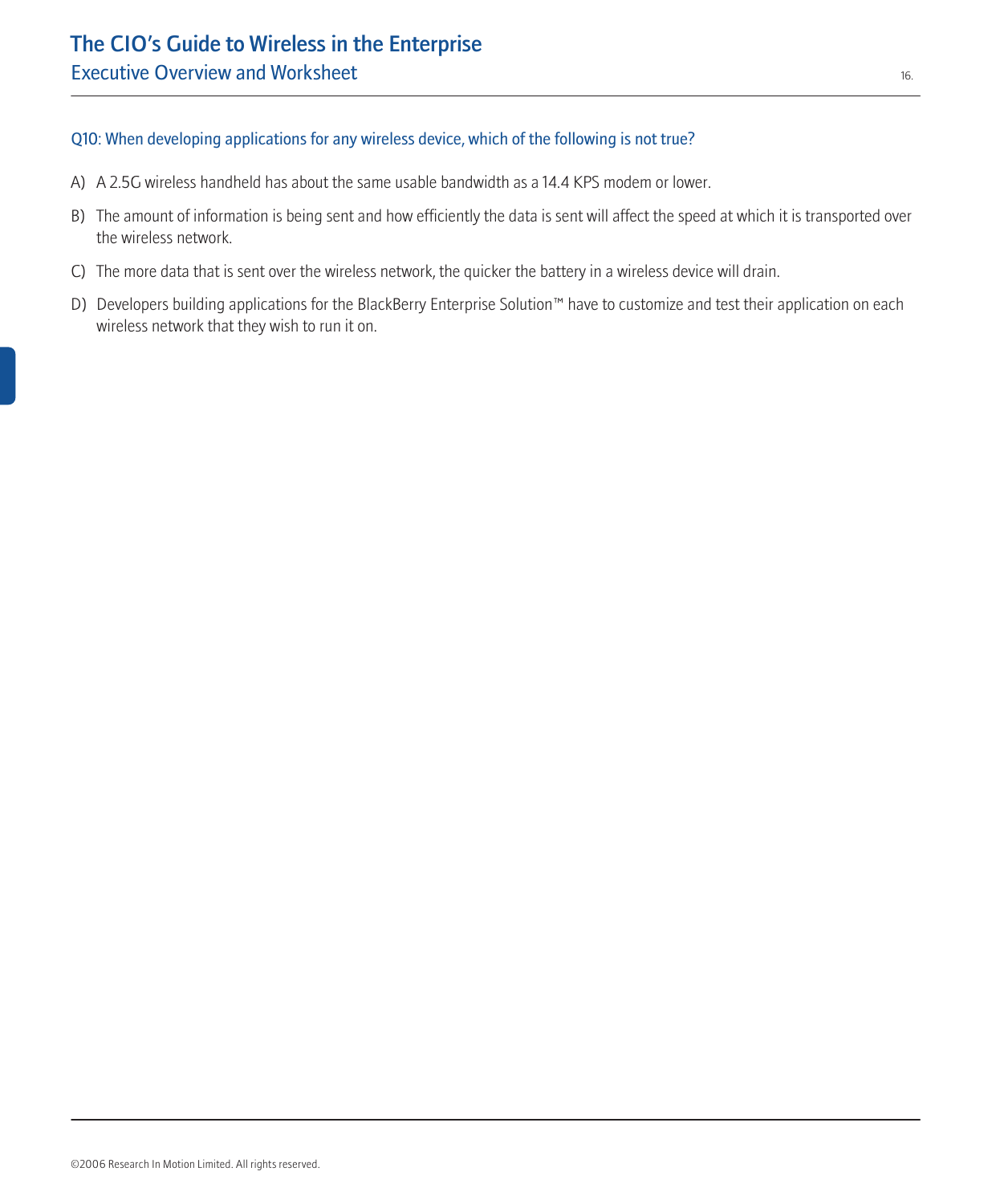## Answers:

#### Q1: What are the differences between circuit switched connections and packet switched connections?

Circle either a C for Circuit-Switched Connections, or a P for Packet Switched Connections, or both for each statement

| Normal phone call                                                                |   |
|----------------------------------------------------------------------------------|---|
| BlackBerry data and the Internet                                                 | P |
| Multiple hops between two points                                                 | P |
| Connection points between hops must be available the entire time of transmission |   |
| Data is transmitted in packets                                                   | P |
| Information can take different paths to get from A to B                          | P |

#### Q2: Why are there monthly service fees associated with some wireless technologies and not with others?

Circle all answers that apply.

A) Some frequencies are licensed, while others enable anyone to transmit within certain ranges

B) Carriers don't pay for the frequencies, but charge consumers to cover their costs of operations

C) Carriers purchase the right to transmit, for this reason there is a cost associated

D) Free wireless technologies can only transmit over limited distances and are paid for by manufacturers

E) Unlicensed frequencies have no costs to transmit on but the transmission distances are limited

With licensed frequencies, Carriers purchase the right to transmit on certain sets of frequencies across distinct geographies (for example, GSM on 900 Mhz, or CDMA on 1900 MHz). For this reason, there is a cost associated per minute with voice calls and per kB for data transmission.

With unlicensed frequencies, anyone can transmit on the band within certain specific ranges (for example the Industrial, Scientific and Medical (ISM) bands). In North America there are 3 bands of unlicensed frequencies: 902 – 928 MHz, 2.4 – 2.4835 GHz, and 5.725 – 5.850 GHz. There is not cost to transmit but the transmission distances are limited.

**E: BlackBerry**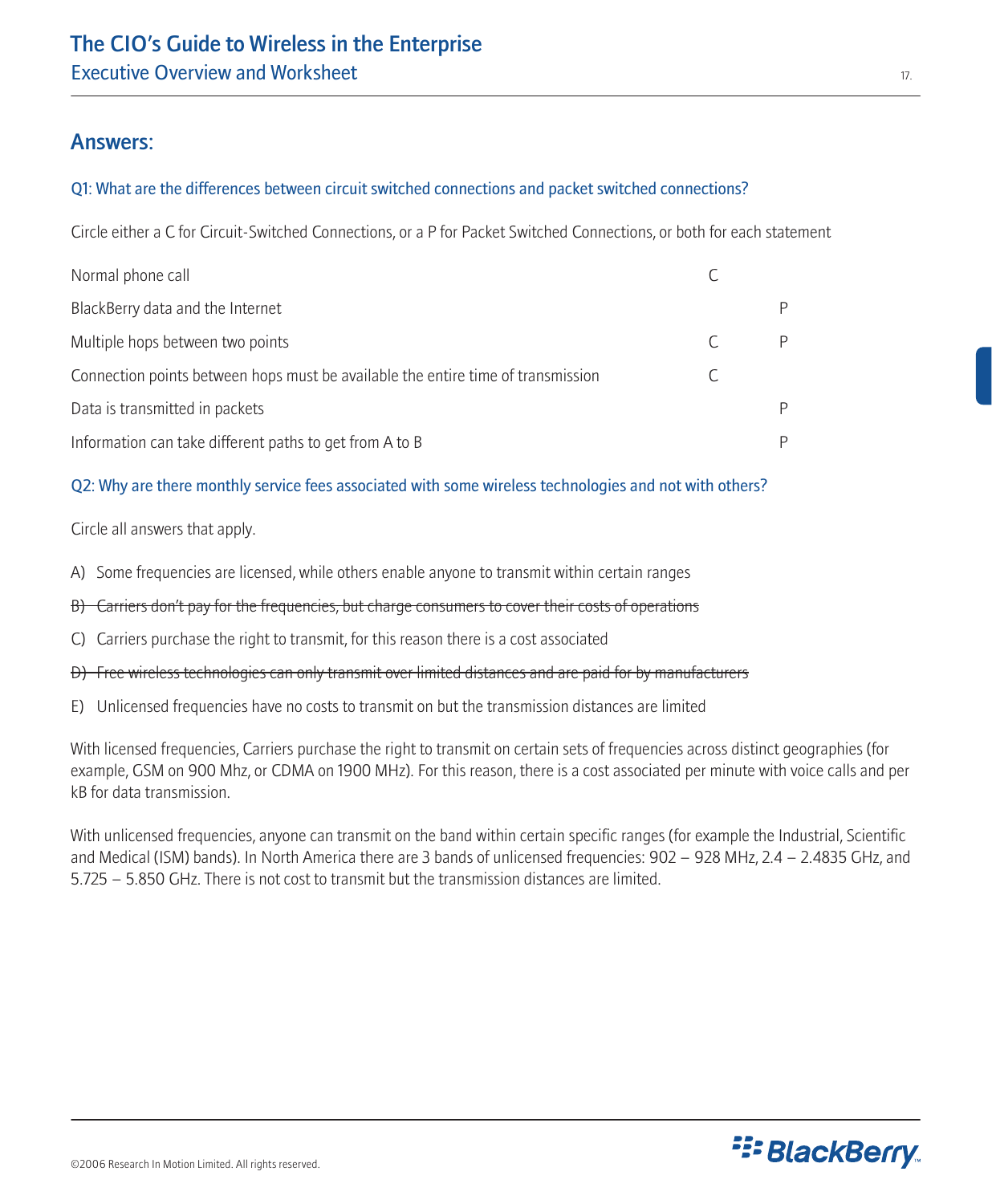#### Q3: What are the differences between Wireless Wide Area Networks (WWAN), Wireless Local Area Networks (WLAN) and Personal Area Networks?

Place the following beside their description: WWANs, WLANs and PANs.

- PANs Allow everyday devices to be connected wirelessly over very short distances; for example, digital cameras to printers, or handheld devices to wireless earpieces. Maximum range is theoretically up to 60 feet, but typically under 30 feet.
- WLANs Act as cable replacements for specific locations, such as a campus, and are often referred to as WiFi or 802.11. Operate at distances up to 300 feet, but typically operate best at approximately 100 feet.
- WWANs Enable access through a wireless link that is regional, national, or global. These networks are not restricted to a specific physical location, and distances are measured in miles or kilometres.

#### Q4: What are the differences between the 802.11 standards?

Place the following beside their description: 802.11b (WiFi), 802.11a, 802.11g, Other 802.11 (d, e, f, h, i, etc.).

- 802.11b (WiFi) Radio Frequency transmission of packet data between 802.11b-enabled devices and wireless access points (not point to point) – operates at the 2.4 GHz unlicensed frequency band. Speeds up to 11 Mbps – Distance to 300 feet (usually around 100 feet or less). Most broadly deployed WLAN technology in use today.
- 802.11a Radio Frequency transmission of packet data between 802.11a-enabled devices and wireless access points (not point to point) – operates at the 5 GHz frequency band. Speeds up to 54 Mbps – at smaller distances.
- 802.11g A Radio Frequency transmission standard for packet data being developed that is meant to evolve 802.11b capabilities into capability similar to 802.11a while maintaining compatibility.
- Other 802.11 Define different components of the wireless networking puzzle (I.e. MAC Media Access Control Layer, QOS – Quality of Service, Global Harmonization, Bridge Operations Procedures, etc.).

#### Q5: What type of wireless network technology is Bluetooth?

- 1. Personal Area Network technology
- 2. Wireless Local Area Network technology
- 3. Wireless Wide Area Network technology

Bluetooth is a PAN technology that's generated a high degree of excitement in the industry. It uses radio waves for short distance two-way transmission (works through walls) – omni directional. Devices "advertise" their capabilities to others (one device can be connected to up to seven other devices at a time). It has speeds up to 720 kbps with a range of 30 to 60 feet.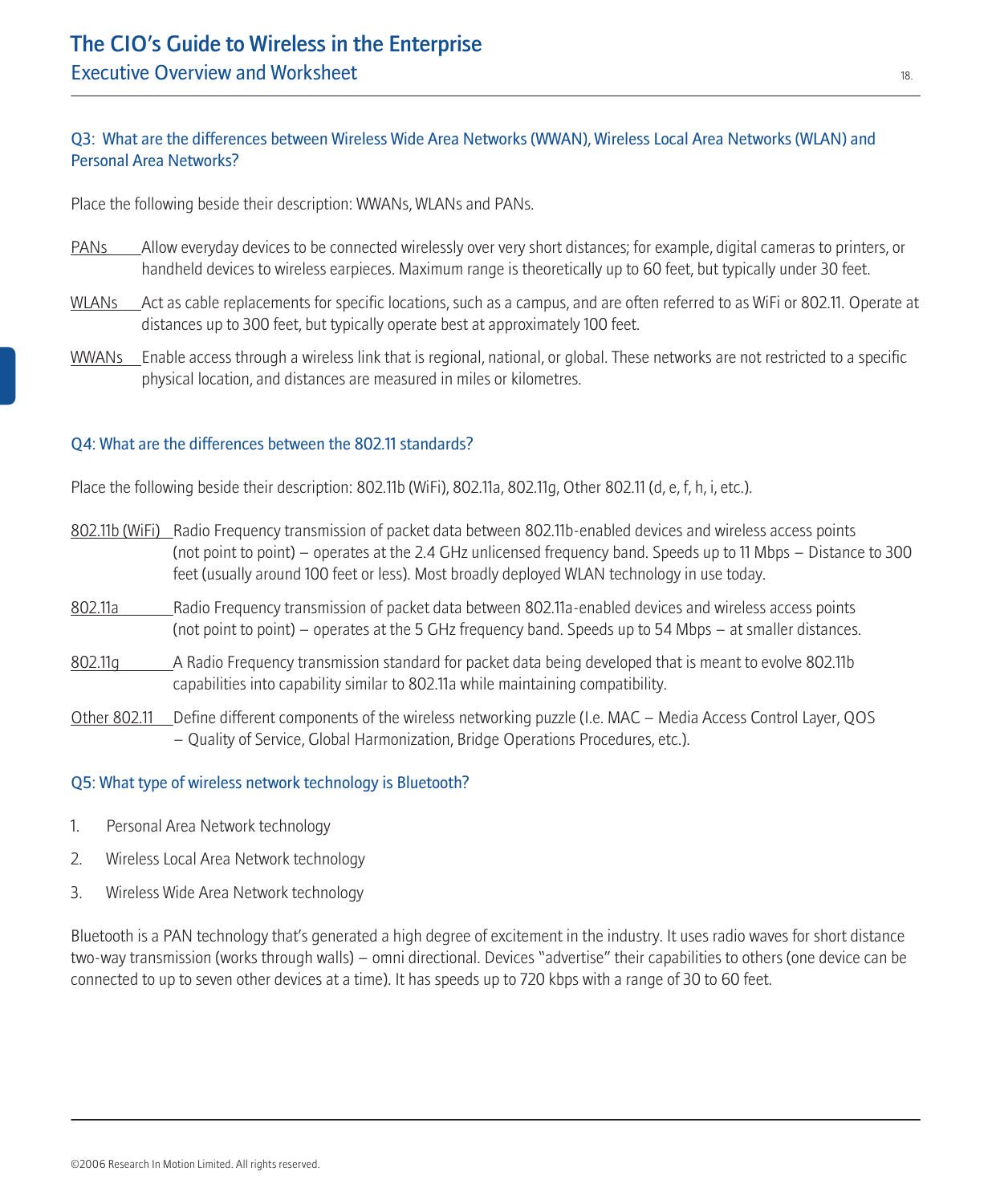#### Q6: What are the differences between 2G and 2.5G?

2G technologies are either voice or data, while 2.5G involves the overlay of data on voice resulting in a technology that covers both.

#### Q7: What are the three major 2.5G wireless technologies available today?

- GPRS: Packet-switched data overlay for the GSM network up to 115 kbps.
- 2. CDMA 2000 1X or 1XRTT: Digital packet-switched data overlay for CDMA networks up to 150 kbps.
- iDEN (Integrated Dispatch Enhanced Network): Packet-switched digital cellular technology using TDMA and proprietary Motorola technology – operates in the 800 MHz frequency band. Data, voice, group addressing and two-way radio communications

#### Q8: What are the four major wireless technologies beyond 2.5G, including 3G

- 1. EDGE (Enhanced Data GSM Environment): A digital packet-switched network overlay for TDMA and GPRS networks offering higher speed transmissions (in theory up to 384 kbps). Is meant to be the convergence of TDMA and GSM into one global standard providing higher data rates. Some people consider EDGE 3G technology, while others classify it as in-between 2.5G and 3G.
- 2. UMTS (Universal Mobile Telecommunication System): A broadband digital packet-switched network that will deliver information at speeds of up to 2Mbps. Is meant to be a widely-adopted worldwide standard.
- 3. wCDMA (Wideband CDMA): A high speed digital packet-switched network that has the capacity to offer higher data speeds than CDMA (speeds up to 2 Mbps). Seen as a potential migration path for GPRS.
- 4. 1xEV technology provides higher speeds implemented in two phases: 1xEV-DO and 1xEV-DV. Phase 1 is 1xEV-DO (Evolution-Data Only), which increases the downlink peak data rate to 2.4 Mbps. The average rate a user experiences is between 300 and 600 Kbps. 1xEV-DO Revision A supports IP packets, increases the downlink to 3.1 Mbps and boosts uplink dramatically to 1.2 Mbps. Phase 2 is 1xEV-DV (Evolution-Data Voice), which integrates voice and data on the same carrier with rates up to 4.8 Mbps.



Summary of the current wireless technologies and potential migration paths to 3G technologies

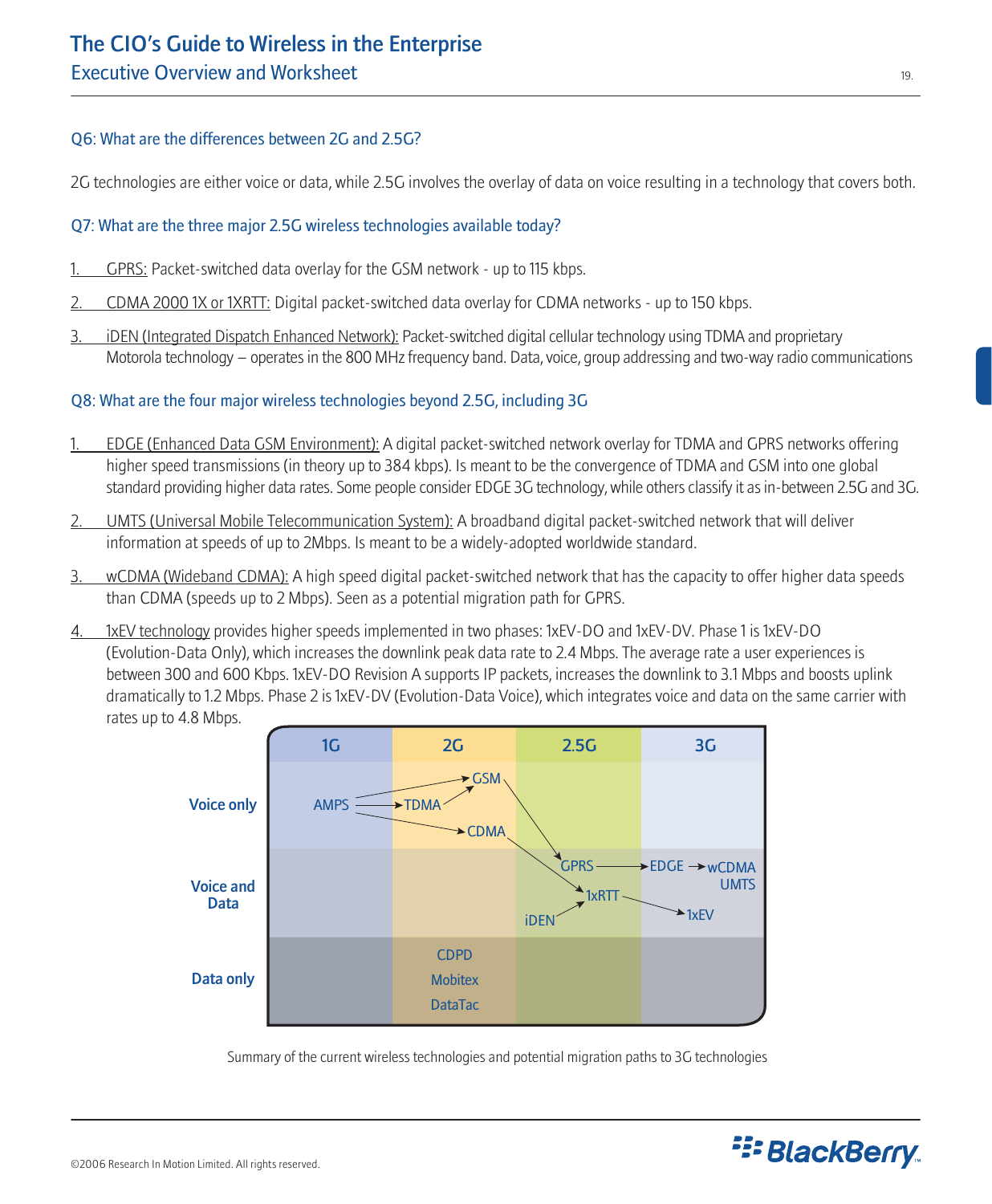Q9: What does the "G" stand for in 1G, 2G, 2.5G and 3G? Place the following beside each statement: 1G, 2G, 2.5G and 3G.

"G" stands for "generation" of technology.

- 2G Mobitex and DataTAC digital packet networks
- 1G AMPS
- 3G 1XEV, UMTS, wCDMA
- 2G GSM, TDMA, CDMA
- 2.5G GPRS, 1XRTT, iDEN
- 2.5G A significant step towards 3G
- 3G Everything as packets voice and data
- 1G Wireless analog transmission of signals over a wide area
- 1G Mobile connection (such as any analog phone system)
- 2.5G The addition of data to existing voice networks (therefore circuit-switched for voice and packet-switched for data). For example, GPRS is a packet overlay for GSM, and 1XRTT is a packet overlay for CDMA
- 2.5G Represents an evolution of the network with processing speeds between 115 Kbps and 150 Kbps theoretical maximum
- 3G Real benefits will include much higher bandwidth transmission speeds (ranging from 384Kbps to 2Mbps theoretical)

#### Q10: When developing applications for any wireless device, which of the following is not true?

- A) A 2.5G wireless handheld has about the same usable bandwidth as a 14.4 KPS modem or lower.
- B) The amount of information is being sent and how efficiently the data is sent will affect the speed at which it is transported over the wireless network.
- C) The more data that is sent over the wireless network, the quicker the battery in a wireless device will drain.
- D) Developers building applications for the BlackBerry Enterprise Solution have to customize and test their application on each wireless network that they wish to run it on. NOT TRUE

The BlackBerry Enterprise Solution provides application developers with a consistent, secure and network-independent transport model across all wireless networks. Applications that leverage the Mobile Data Service feature of the BlackBerry Enterprise Solution can be deployed on BlackBerry devices on a variety of networks anywhere in the world without having to worry about how or if the application will be able to connect over the wireless network. Applications will continue to work as users roam from one network to another without any additional configuration by the user or application.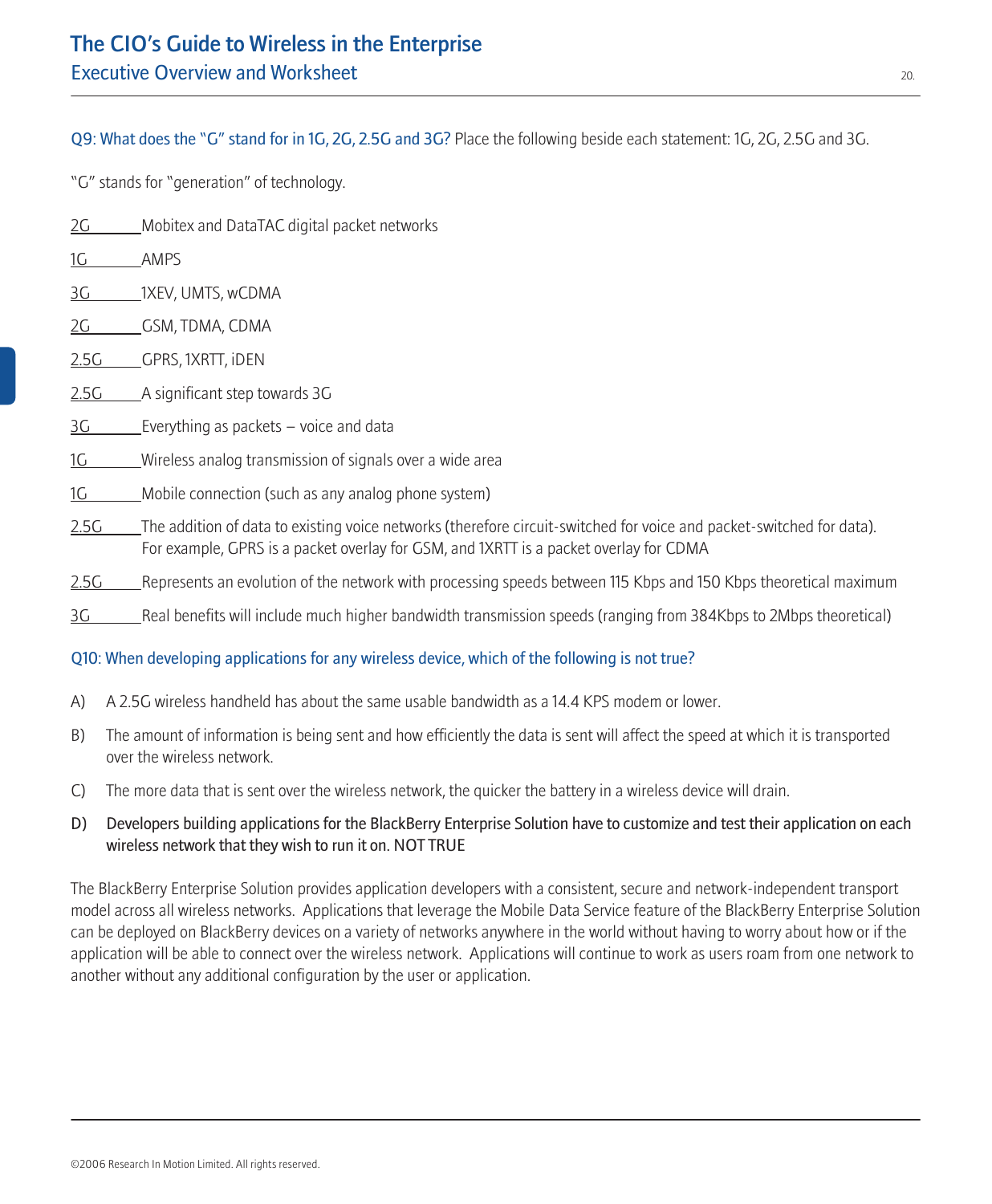# The CIO's Guide to Wireless in the Enterprise Executive Overview and Worksheet

© 2006 Research In Motion Limited. All rights reserved. The BlackBerry and RIM families of related marks, images and symbols are the exclusive properties of Research In Motion Limited. RIM, Research In Motion, 'Always On, Always Connected', the "envelope in motion" symbol, BlackBerry, and BlackBerry Enterprise Server are registered with the U.S. Patent and Trademark Office and may be pending or registered in other countries.

All other brands, product names, company names, trademarks and service marks are the properties of their respective owners.

The BlackBerry device and/or associated software are protected by copyright, international treaties, and various patents, including one or more of the following U.S. patents: 6,278,442; 6,271,605; 6,219,694; 6,075,470; 6,073,318; D445,428; D433,460; D416,256. Other patents are registered or pending in various countries around the world. Visit www.rim.com/patents.shtml for a current list of RIM [as hereinafter defined] patents.

This document is provided "as is" and Research In Motion Limited and its affiliated companies ("RIM") assume no responsibility for any typographical, technical, or other inaccuracies in this document. RIM reserves the right to periodically change information that is contained in this document; however, RIM makes no commitment to provide any such changes, updates, enhancements, or other additions to this document to you in a timely manner or at all. RIM MAKES NO REPRESENTATIONS, WARRANTIES, CONDITIONS OR COVENANTS, EITHER EXPRESS OR IMPLIED (INCLUDING WITHOUT LIMITATION, ANY EXPRESS OR IMPLIED WARRANTIES OR CONDITIONS OF FITNESS FOR A PARTICULAR PURPOSE, NON-INFRINGEMENT, MERCHANTABILITY, DURABILITY, TITLE, OR RELATED TO THE PERFORMANCE OR NON-PERFORMANCE OF ANY SOFTWARE REFERENCED HEREIN OR PERFORMANCE OF ANY SERVICES REFERENCED HEREIN). IN CONNECTION WITH YOUR USE OF THIS DOCUMENTATION, NEITHER RIM NOR ITS RESPECTIVE DIRECTORS, OFFICERS, EMPLOYEES, OR CONSULTANTS SHALL BE LIABLE TO YOU FOR ANY DAMAGES WHATSOEVER BE THEY DIRECT, ECONOMIC, COMMERCIAL, SPECIAL, CONSEQUENTIAL, INCIDENTAL, EXEMPLARY, OR INDIRECT DAMAGES, EVEN IF RIM HAS BEEN ADVISED OF THE POSSIBILITY OF SUCH DAMAGES, INCLUDING WITHOUT LIMITATION, LOSS OF BUSINESS REVENUE OR EARNINGS, LOST DATA, DAMAGES CAUSED BY DELAYS, LOST PROFITS, OR A FAILURE TO REALIZE EXPECTED SAVINGS.

This document might contain references to third-party sources of information, hardware or software, products or services and/or third-party web sites (collectively the "Third-Party Information"). RIM does not control, and is not responsible for, any Third-Party Information, including, without limitation the content, accuracy, copyright compliance, compatibility, performance, trustworthiness, legality, decency, links, or any other aspect of Third-Party Information. The inclusion of Third-Party Information in this document does not imply endorsement by RIM of the Third-Party Information or the third party in any way. Installation and use of Third-Party Information with RIM's products and services may require one or more patent, trademark, or copyright licenses in order to avoid infringement of the intellectual property rights of others. Any dealings with Third-Party Information, including, without limitation, compliance with applicable licenses and terms and conditions, are solely between you and the third party. You are solely responsible for determining whether such third-party licenses are required and are responsible for acquiring any such licenses relating to Third-Party Information. To the extent that such intellectual property licenses may be required, RIM expressly recommends that you do not install or use Third-Party Information until all such applicable licenses have been acquired by you or on your behalf. Your use of Third-Party Information shall be governed by and subject to you agreeing to the terms of the Third-Party Information licenses. Any Third-Party Information that is provided with RIM's products and services is provided "as is." RIM makes no representation, warranty, or guarantee whatsoever in relation to the Third-Party Information and RIM assumes no liability whatsoever in relation to the Third-Party Information even if RIM has been advised of the possibility of such damages or can anticipate such damages.